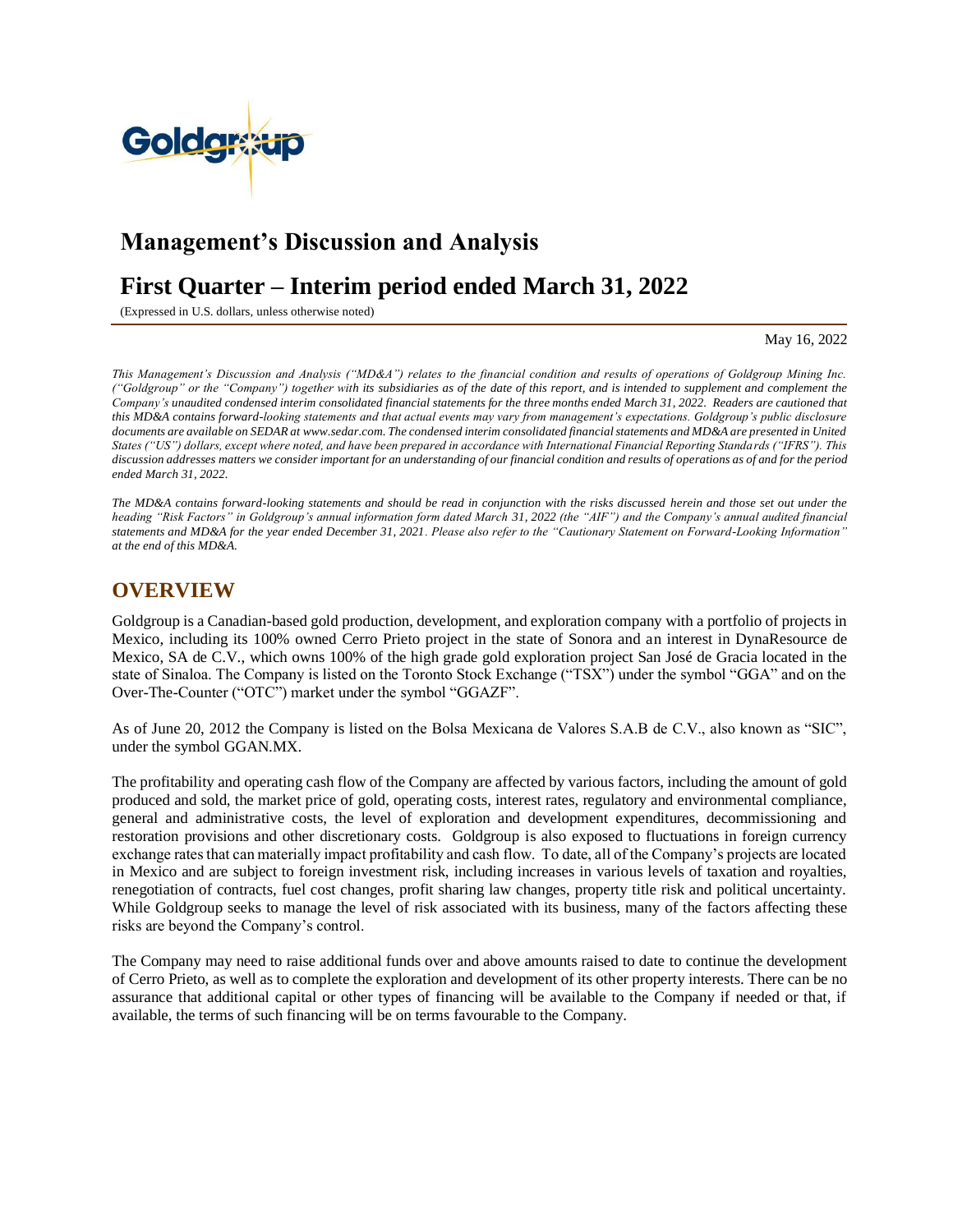# **HIGHLIGHTS AND DEVELOPMENTS – Q1 2022**

- In Q4 2021, the Company began operations in the new Puma zone which is classified as an exploration and evaluation asset and all related revenue and production costs are capitalized and the minimal production from the Cerro Prieto pit is recorded as revenue and cost of sales which accounts for the significant reduction in statement of loss.
- During the period ended March 31, 2022, the Company produced 2,570 ounces of gold (Cerro Prieto 392, Puma 2,178) (March 31, 2021 – Cerro Prieto 3,604 ounces of gold).
- During the period ended March 31, 2022, the average realized price for the gold sold was \$1,935 (March 31,  $2021 - $1,793$ ).
- During the three months ended March 31, 2022, Cerro Prieto's all-in sustaining cost of production per ounce was \$2,485<sup>(1)</sup> and all-in cost per ounce was \$2,804.<sup>(1)</sup> During the three months ended March 31, 2022, Puma's all-in sustaining cost of production per ounce was \$2,916<sup>(1)</sup> and all-in cost per ounce was \$3,225.<sup>(1)</sup>
- During the period ended March 31, 2021, the Company's all-in sustaining cost of production per ounce was  $$1,513^{(1)}$  and all-in cost per ounce was  $$1,708^{(1)}$
- (1) Cash cost is a non IFRS measure. See "Non IFRS Measures"

# **OUTLOOK**

Prior to the second quarter in 2018, the Company primarily focussed on its 100% owned Cerro Prieto project. However, in April 2018 until the end of Q1 2019, the Company also proceeded with extraction and operations on its Batamote project. The Company only produced from the Cerro Prieto project in 2020 although had to deal with a government mandated shutdown in Q2 and had water issues in Q3 which reduced production. In Q4 2021 the Company moved production from Cerro Prieto to the Company's Puma zone which is an exploration and evaluation property. Production for Q1 2022 came predominately from the Puma zone. The capital earned on these projects will allow the company to have sufficient resources and time to favourably resolve the San Jose de Gracia project.

Main areas of focus for 2022 include:

- Cerro Prieto the Company is pursuing exploration of nearby areas within our concessions to extend mine life and potentially increase production. The Company is re-leaching material to extract residual gold from previously leached material which is expected to increase gold production in the coming quarters.
- Puma zone In Q4 2021 the Company began producing for the Puma zone which is an exploration and evaluation property.
- Satellite deposits the Company is assessing additional satellite deposits in the area to evaluate whether there are economical ounces to be added to the Company's resource base.
- San José de Gracia work to bring a resolution to the conflict with DynaUSA and move the project into production.

# *Going concern*

The Company has experienced recurring operating losses and has an accumulated deficit of \$147.2 million at March 31, 2022. In addition, as at March 31, 2022, the Company has working capital deficiency of \$6.5 million. Working capital is defined as current assets less current liabilities and provides a measure of the Company's ability to settle liabilities that are due within one year with assets that are also expected to be converted into cash within one year. The continuing operations of the Company are dependent upon its ability to arrange additional financing and resolving the legal disputes with DynaUSA. These matters result in material uncertainties which may cast significant doubt about the Company's ability to continue as a going concern. These financial statements do not include any adjustments that would be necessary if the going concern assumption were not appropriate. If the going concern basis was not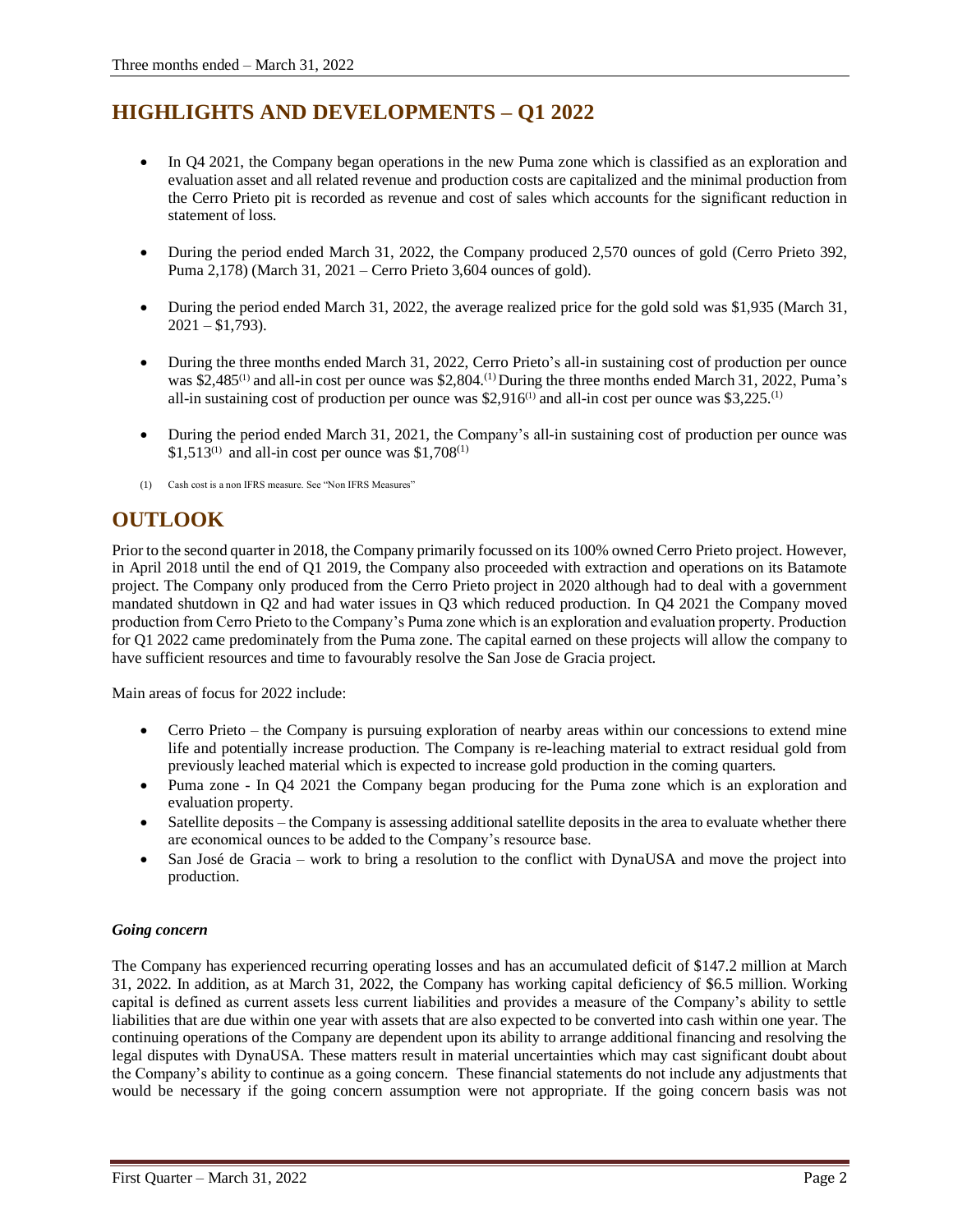appropriate for the financial statements, then adjustments would be necessary in the carrying value of assets and liabilities, the reported revenues and expenses, and the classifications used in the statement of financial position.

In March 2020 the World Health Organization declared coronavirus COVID-19 a global pandemic. This contagious disease outbreak, which has continued to spread, and any related adverse public health developments, has adversely affected workforces, economies, and financial markets globally, potentially leading to an economic downturn. To date, the Company was required to limit operations at the Cerro Prieto project for 45 days in Q2 2020 due to the Mexican Government mandate to suspend non-essential businesses and since then the operations have continued at full capacity with the government approved safety standards in place. It is not possible for the Company to predict the duration or magnitude of any further adverse results of the outbreak and its effects on the Company's business or results of operations at this time.

| <b>Operating Statistics</b>                      | <b>Twelve months ended</b><br>March 31, 2022 | Three months ended<br><b>March 31, 2021</b> |
|--------------------------------------------------|----------------------------------------------|---------------------------------------------|
| Ore mined (tonnes)                               | 272,643                                      | 267,121                                     |
| Waste mined (tonnes)                             | 2,625,234                                    | 1,808,405                                   |
| Total mined (tonnes)                             | 2,897,877                                    | 2,075,526                                   |
| Waste-to-ore-ratio                               | 9.63                                         | 6.77                                        |
| Ore to pad (tonnes)                              | 143,615                                      | 237,583                                     |
| Recovery                                         | 57%                                          | 63%                                         |
| Grade of ore mined $(g/t \text{ Au})$            | 0.57                                         | 0.85                                        |
| Grade of ore placed on pad<br>$(g/t \text{ Au})$ | 0.66                                         | 0.74                                        |
| Run of mine (tonnes)                             | 119,928                                      |                                             |
| Run of mine (g/t Au)                             | 0.29                                         |                                             |
| Gold ounces – produced                           | 2,373                                        | 3,604                                       |
| Gold ounces – sold                               | 2,746                                        | 3,989                                       |
| Average realized gold price<br>per ounce sold    | \$<br>1,935                                  | \$<br>1,793                                 |

# **FINANCIAL AND OPERATIONAL HIGHLIGHTS**

# *Three months ended March 31, 2022 compared to three months ended March 31, 2021*

Total gold produced has decreased from the comparative period due to the decreased grade of ore mined and placed on the pad. The total recovery has decreased as the expected recovery of the run-of-mine is lower than the standard crushing program the Company solely used in the prior years. The grade mined was lower in the current year as a result of the production area during the year.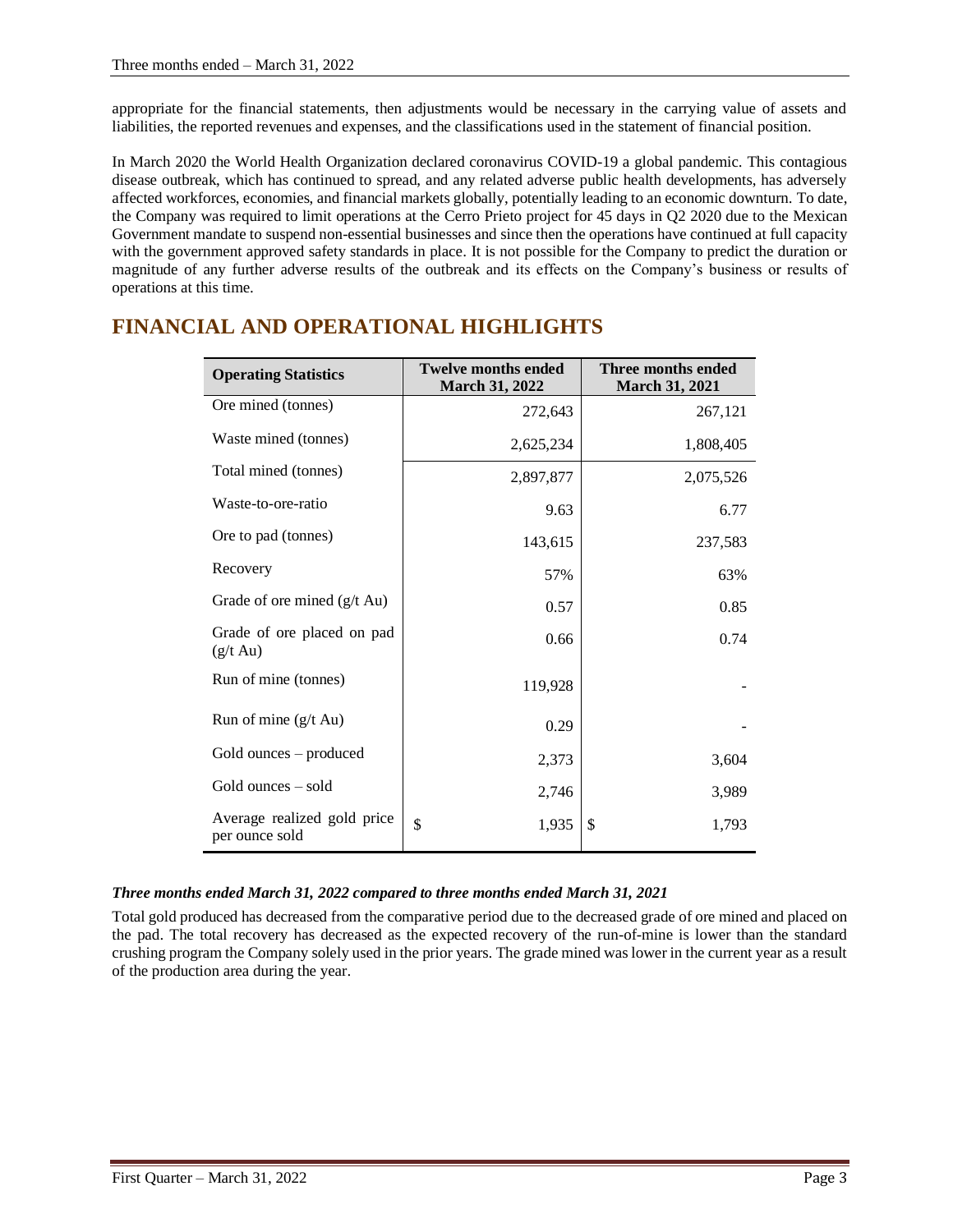|                                                            | Three months ended<br><b>March 31,</b> |                |             |  |  |
|------------------------------------------------------------|----------------------------------------|----------------|-------------|--|--|
| (tabled amounts are expressed in thousands of U.S dollars) |                                        | 2022           | 2021        |  |  |
| Metal sales                                                | \$                                     | 552            | \$<br>7,349 |  |  |
| Cost of sales                                              |                                        | (974)          | (6,183)     |  |  |
| Depreciation and depletion                                 |                                        | (54)           | (633)       |  |  |
| Gross (loss) profit                                        |                                        | (476)          | 533         |  |  |
|                                                            |                                        |                |             |  |  |
| General and administration <sup>(a)</sup>                  |                                        | (815)          | (751)       |  |  |
| Finance cost, net                                          |                                        | (56)           | (55)        |  |  |
| Foreign exchange gain                                      |                                        | 69             | 8           |  |  |
| Warrant liability $-$ unrealized gain                      |                                        | 100            | 7           |  |  |
| Gain on sale of property and equipment                     |                                        |                |             |  |  |
| Gain on investments                                        |                                        | $\overline{2}$ | 57          |  |  |
| Other expense                                              |                                        | 316            | 26          |  |  |
| Income (loss) before income taxes                          |                                        | (860)          | (175)       |  |  |
| Provision for income taxes:                                |                                        |                |             |  |  |
| Current                                                    |                                        | (39)           | (239)       |  |  |
| Future                                                     |                                        |                |             |  |  |
| Net loss                                                   |                                        | (899)          | (414)       |  |  |
| Other comprehensive loss                                   |                                        |                |             |  |  |
| Total Comprehensive loss for the period                    | \$                                     | (899)          | \$<br>(414) |  |  |
| Basic & diluted loss per share                             |                                        | (0.00)         | (0.00)      |  |  |

(a) General and administration expense include amortization expense, non-cash stock based compensation expense, salary and consulting expense, professional fees and exploration expense.

|                                                            | As at March 31, |         |  |
|------------------------------------------------------------|-----------------|---------|--|
| (tabled amounts are expressed in thousands of U.S dollars) | 2022            | 2021    |  |
| Cash and cash equivalents                                  | \$1,301         | \$1,666 |  |
| Total assets                                               | 11,670          | 10,791  |  |
| Non-current financial liabilities                          | 665             | 1,490   |  |
| Lease liabilities                                          | 41              | 41      |  |
| Cash dividends declared                                    | \$ 0.00         | \$0.00  |  |

Gross loss was \$476 in the current period compared to a gross profit of \$533 in the comparative period. In Q4 2021 the Company began operation in the new Puma zone which is classified as an exploration and evaluation asset and all related revenue and production costs are capitalized which accounts for the significant reduction in revenue and cost of sales as there was only minimal production from the Cerro Prieto pit.

General and administration expenses were higher in the current period when compared to prior year's comparative period due to increased legal expenses regarding the Dyna legal dispute. Finance cost is similar to the comparative period. The Company realized a gain on investments of \$2 due to the mark-to-market gain in the period. Foreign exchange and warrant liability unrealized gain fluctuated dependent on volatility of market conditions.

Income tax expense and recovery fluctuated due to the level of mining activity. Non-cash deferred income tax expense for accounting purpose depends on the difference between carrying value for accounting purpose and tax basis.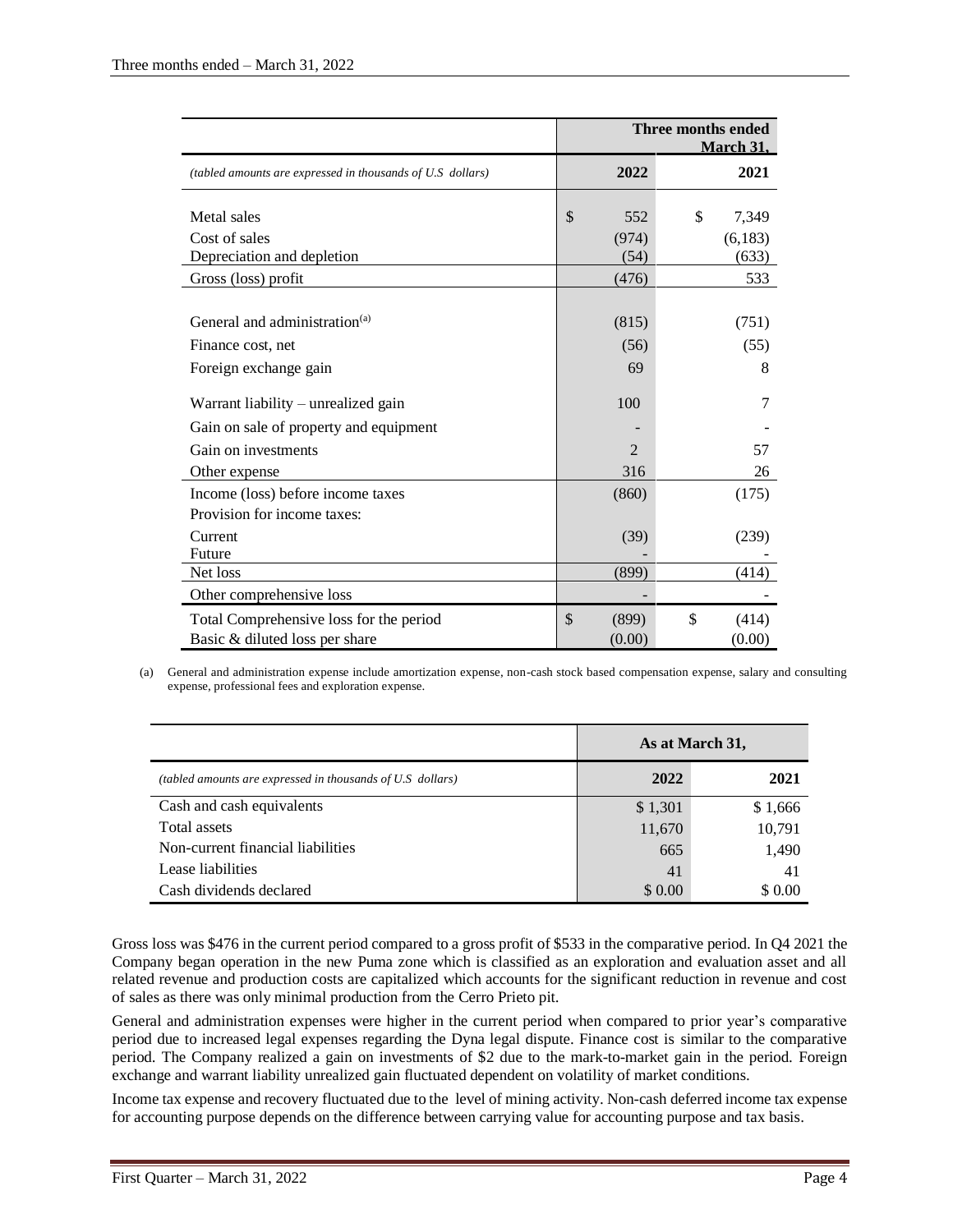Cash and cash equivalents decreased in the current period when compared to the comparative period due to decreased cash from operations and timing of sales receipts. Total assets were higher than prior year due to the capitalization of the Puma operations. Non-current financial liabilities decreased due to a portion of the loan payable now being classified as current.

# **QUARTERLY RESULTS**

| (tabled amounts are expressed in<br><i>thousands of U.S. dollars</i> )                   | Q1 2022 | Q4 2021                  | Q3 2021 | Q2 2021 | Q1 2021 | <b>O4 2020</b> | <b>O3 2020</b> | <b>Q2 2020</b> |
|------------------------------------------------------------------------------------------|---------|--------------------------|---------|---------|---------|----------------|----------------|----------------|
| Revenue                                                                                  | 552     |                          | 3,806   | 7,284   | 7,349   | 6,573          | 4,746          | 3,293          |
| Income (loss) income from mine<br>operations                                             | (476)   | $\overline{\phantom{a}}$ | (1,913) | 1,915   | 533     | 901            | (817)          | 491            |
| Net income (loss)                                                                        | (899)   | (1,045)                  | (1,380) | 1,801   | (414)   | 456            | (1,424)        | (102)          |
| Total comprehensive income<br>(loss) for the period<br>Basic and diluted earnings (loss) | (899)   | (1,045)                  | (1,380) | 1,801   | (414)   | 456            | (1,424)        | (102)          |
| per share                                                                                | (0.00)  | (0.00)                   | (0.01)  | 0.01    | (0.00)  | 0.01           | (0.01)         | (0.00)         |
| Diluted earnings (loss) per share                                                        | (0.00)  | (0.00)                   | (0.01)  | 0.01    | (0.00)  | 0.01           | (0.01)         | (0.00)         |
| Cash and cash equivalents                                                                | 1,301   | 948                      | 3,479   | 3,415   | 1,666   | 582            | 582            | 342            |
| Total assets                                                                             | 11,670  | 10,664                   | 11,018  | 13,507  | 10,791  | 11,055         | 9,591          | 8,802          |
| Non-current financial liabilities                                                        | 655     | 956                      | 763     | 763     | 1,490   | 1,634          | 1,947          |                |
| Cash dividend declared                                                                   | 0.00    | 0.00                     | 0.00    | 0.00    | 0.00    | 0.00           | 0.00           | 0.00           |
| Total ounces produced                                                                    | 2,373   | 2,528                    | 2,937   | 3,837   | 3,604   | 3,859          | 2,110          | 2,243          |
| Total ounces sold                                                                        | 2,746   | 2,160                    | 2,953   | 3,822   | 3,989   | 3,465          | 2,479          | 1,897          |

### *Three months ended March 31, 2022 statement of losses compared with previous quarters in 2021 and 2020*

Revenue has fluctuated over the years as the Company switched from producing at Cerro Prieto to Batamote back to Cerro Prieto and then in Q4 2021 to the new Puma zone which is classified as an exploration and evaluation asset and all related revenue and production costs are capitalized. There was only minimal production from the Cerro Prieto pit in Q1 2022 and therefore only minimal revenue recorded.

Net loss was \$0.9 million in the current quarter and has fluctuated over the years. The net loss was the result of production costs and revenue from the new Puma zone being capitalized and therefore only costs being recognized in Q4 2021 and Q1 2022.

Total gold produced was lower than all quarters except Q3 2020 and Q2 2020. The decrease is the result of lower than expected grade ore and recovery in the current period.

# *Total assets and non-current liabilities as at March 31, 2022 compared with previous quarters in 2021 and 2020*

Total assets fluctuated with the mark-to-market gains and losses of the marketable securities, changes in inventory balances, and addition the capitalization of the Puma operations.

Non-current financial liabilities are \$0.7 million due to the portion of the loan being classified as long-term and the warrant liability and long-term lease liability.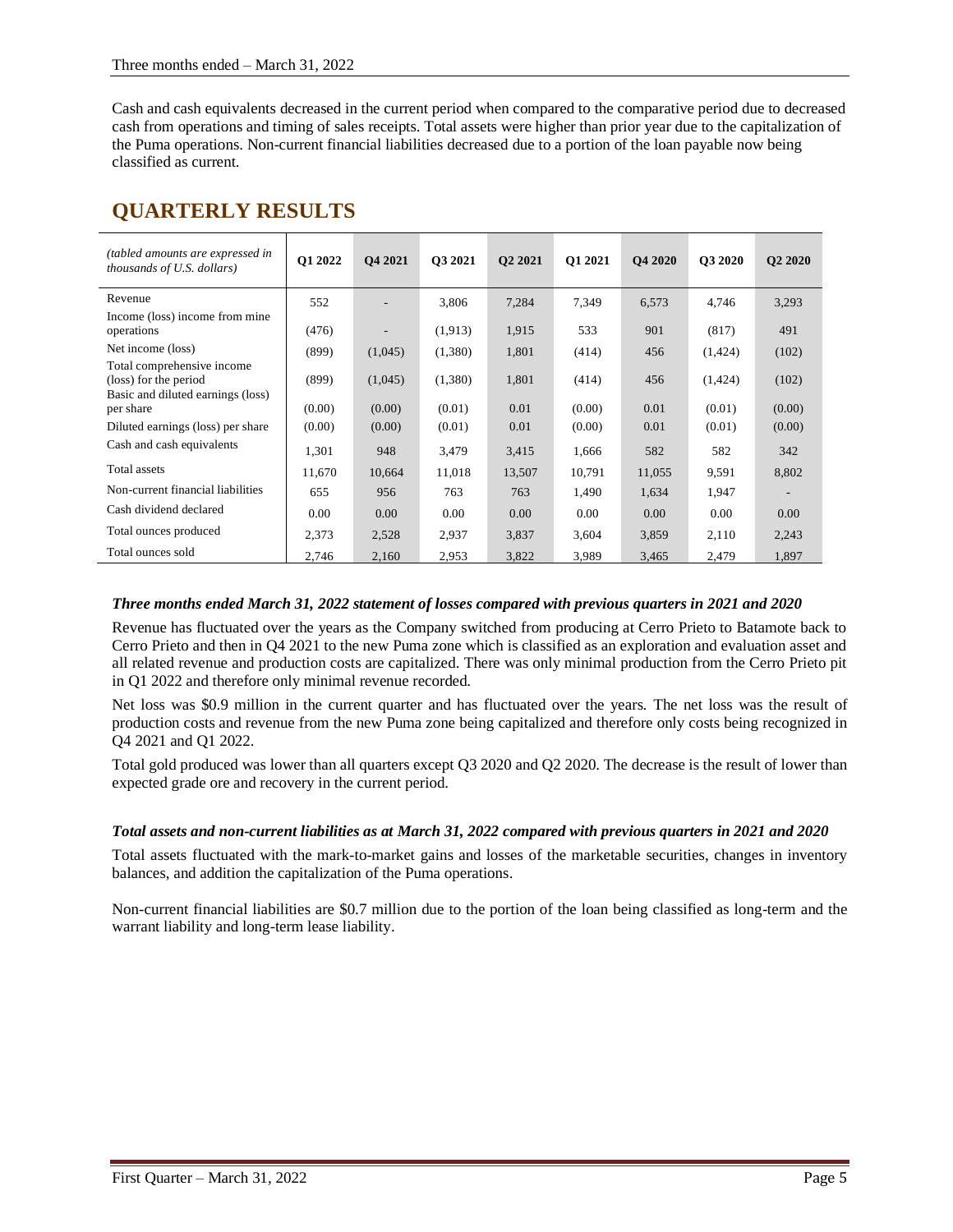# **CERRO PRIETO PROJECT, MEXICO**

# *Overview*

The Cerro Prieto project, located in the Cucurpe Mining District, Sonora, Mexico, is comprised of the San Felix (205 ha), San Francisco (10 ha), Elba (5.82 ha), Huerta de Oro (20 ha), Reyna de Plata (9.79 ha), Cerro Prieto "North" (2,508 ha) and Argonauta 6 (4,120 ha) mineral concessions. Cerro Prieto is 52 road kilometers from the regional center of Magdalena de Kino (population 40,000) and 150 kilometers northeast of the city of Hermosillo.

Gold is produced in doré in Mexico and then shipped to a refiner in the United States for final refining prior to sale. Cerro Prieto is subject to a 2% NSR royalty payable upon production in addition to a production royalty payable to Oroco Resource Corp. calculated as 20% of the difference between the market price of gold and \$1,250 per ounce up to a maximum of US\$90 per ounce of gold produced from the project, for the greater of:

- (i) The first 90,000 ounces of gold produced from the Cerro Prieto Project; and
- (ii) All ounces of gold produced from the Project until the completion of five full years of commercial production.

As at March 31, 2022, there are 4,508 ounces remaining on the production royalty which when concluded will save the Company \$90/ounce in production costs at gold prices above \$1,700. This savings is projected to begin in Q3 of 2022.

On August 8, 2013 the Company released an updated National Instrument 43-101 Measured and Indicated and Inferred mineral resource estimate (the "NI 43-101") for Cerro Prieto. Giroux Consultants Ltd. and Duncan Bain Consulting Ltd. prepared and authorized the release of this NI 43-101 resource estimate entitled "Report on the 2011-2012 Exploration Program including an Updated Resource Estimation on the Cerro Prieto Project - Magdalena de Kino Area, Sonora State Mexico dated June 10, 2013". Highlights of this estimate can be found in the MD&A for the year ended December 31, 2013 on SEDAR.

The Company wishes to make clear that it is not basing its production decision on a preliminary economic assessment demonstrating the potential viability of mineral resources or a feasibility study of mineral reserves demonstrating economic and technical viability, and as a result there is increased uncertainty and these are multiple technical and economic risks of failure which are associated with this production decision. These risks, among others, include areas that are analyzed in more detail in a Preliminary Economic Assessment ("PEA") or Feasibility Study, such as applying economic analysis to resources or reserves, more detailed metallurgy, a number of various specialized studies.

# **SAN JOSÉ DE GRACIA PROJECT, MEXICO**

# *Overview*

On March 14, 2011, the Company completed the requirements for its earn-in/option agreement with DynaResource de Mexico S.A. de C.V. ("DynaMexico") for a 50% equity interest in DynaMexico by reaching the expenditure funding requirement of \$18,000,000. DynaMexico owns 100% of the San José de Gracia gold project.

San José de Gracia is located in the northeast portion of Sinaloa State, Mexico, approximately 120 kilometres northeast of the coastal city of Los Mochis, straddling the Chihuahua border. The property consists of 34 mineral concessions covering approximately 69,000 hectares with no outstanding royalty or other applicable interests.

Management has had numerous discussions with DynaUSA, owners of the remaining percentage shareholding of DynaMexico, to determine how to proceed with this project. The Company continues to assess available alternatives for the future development of the San José de Gracia project. Until such time as a development strategy and financial plan for the San José de Gracia project can be agreed to with DynaUSA, Goldgroup's financial support to fund further exploration and development activities has been placed on hold. Development activities will be limited and the costs of maintaining the project are expected to be nominal.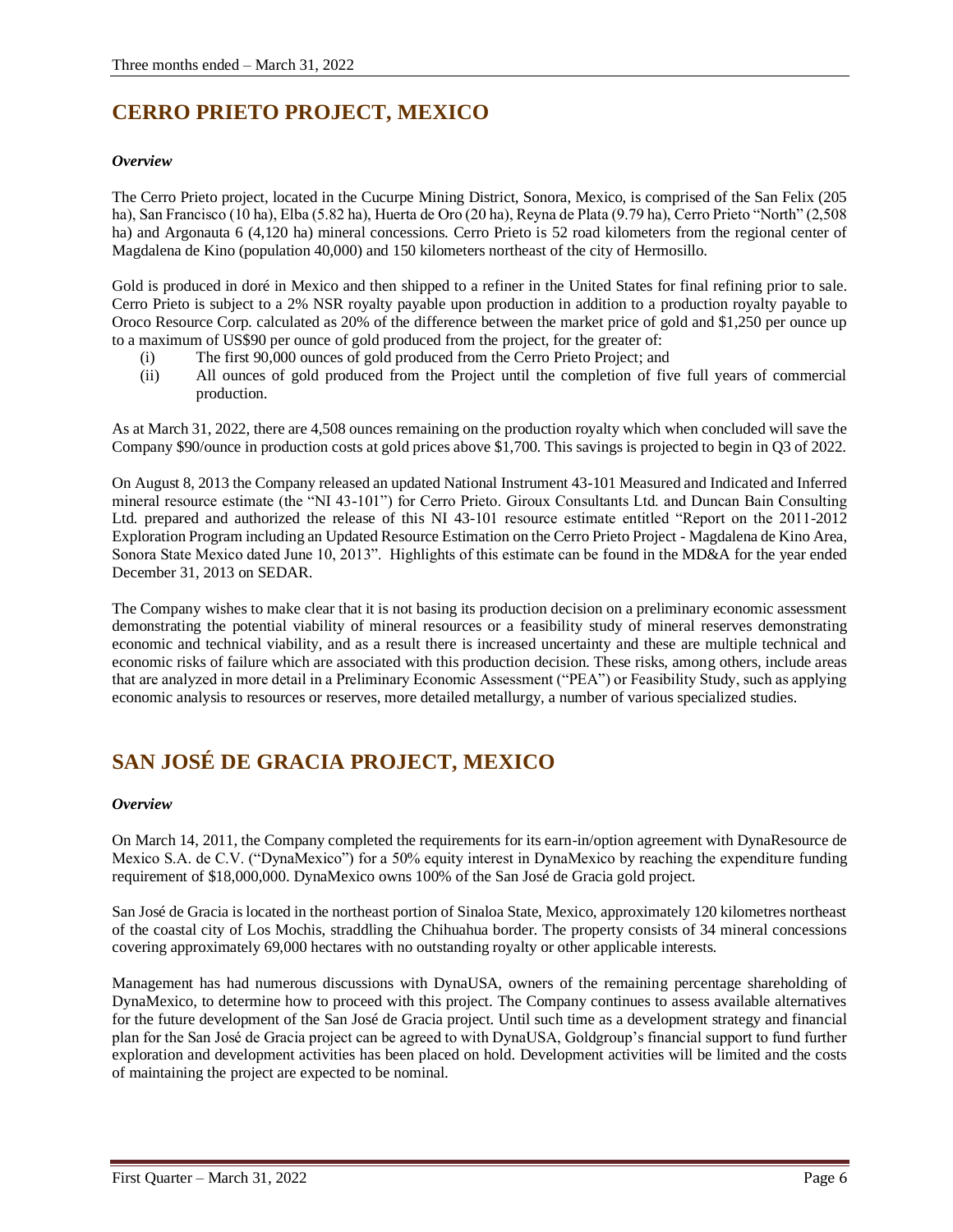# *Legal disputes*

There are several ongoing legal disputes between Goldgroup and DynaUSA which are summarized below:

On January 22, 2013 Goldgroup announced that it had moved to dismiss as totally without merit a lawsuit filed against it and others in Dallas County District Court by DynaResource, Inc. and DynaResource de Mexico, S.A. de C.V. (collectively "DynaResource").

DynaResource alleged, among other things, that the Company has wrongfully used and disseminated confidential information and data belonging to DynaResource, and materially misrepresented Goldgroup's ownership interest in SJG. Goldgroup owns an interest in DynaMexico, which owns 100% of SJG. Goldgroup has properly disclosed its interest in SJG, has not materially misrepresented it, and has not improperly used any DynaResource confidential information. Goldgroup denies all such allegations by DynaResource, has moved to dismiss the lawsuit, and intends to vigorously defend itself and its interests.

On October 28, 2013 the Company announced that it filed a legal action before the appropriate criminal authorities in Mexico concerning recent activities undertaken by Koy Wilber Diepholz ("Diepholz"), shareholder, President and Chairman of the Board of Directors of DynaMexico and Chairman, Chief Executive Officer and Treasurer of DynaUSA. The purpose of the legal action case is to investigate whether illegal acts were committed by Diepholz, in his role as CEO of DynaMexico, for his own benefit and for the benefit of DynaUSA.

On March 10, 2014 the Company filed for arbitration in Denver, Colorado, against DynaResource Inc. to protect its interests pursuant to the Earn-In/Option Agreement between DynaResource and Goldgroup, dated September 1, 2006 (the "Agreement").

On June 29, 2015 a Mazatlán Judge denied DynaMex the request for an "amparo", which is, by Mexican Law, an appeal to the injunction obtained by Goldgroup against DynaMex regarding the 300 new shares of DynaMex issued in favor of DynaUSA. The issuance of the DynaMex shares to DynaUSA diluted Goldgroup's ownership interest (from 50% to 20%) in DynaMex with DynaUSA purporting to be an owner of 80% of DynaMex.

On October 13, 2015 the Company was made aware of a news release disseminated by DynaResource de Mexico SA de C.V. ("Dyna"). Goldgroup was never notified of the purported court case discussed, does not recognize any of the claims mentioned therein and is of the belief that such claims are without merit.

During the year ended December 31, 2015, management concluded that due to the ongoing legal disputes the Company no longer has significant influence over DynaMexico and therefore discontinued treating the investment as an investment in associate.

During the year ended December 31, 2016 the Company received the favorable results and award from the conclusion of the arbitration between the Company and DynaUSA. The results and award were issued by the American Arbitration Association – International Centre for Dispute Resolution ("Arbitrator" or "ICDR") on August 24, 2016. This Award is final, binding and may be enforced in court.

# **Results and Award from Arbitration**

The Arbitrator concluded that there is no doubt that DynaUSA has failed to do what they are obligated to do under an Earn-In/Option Agreement with Goldgroup, dated September 1, 2006 (the "Agreement").

The Award, in summary, clarifies several doubts arising from misleading news releases issued by DynaUSA:

The Award confirms that the Agreement is in full force and effect;

- The expenditures made by DynaUSA without the approval of the joint Management Committee have to be reimbursed to DynaResource Mexico S.A. de C.V. ("DynaMexico"), an entity in which Goldgroup owns 50% equity of, since Goldgroup did not participate in those decisions;
- A detailed accountability assessment by DynaUSA must be done for Goldgroup for the last 5 years when DynaUSA excluded Goldgroup from the management of DynaMexico and delivered to Goldgroup within 20 days of the issuance of the Award;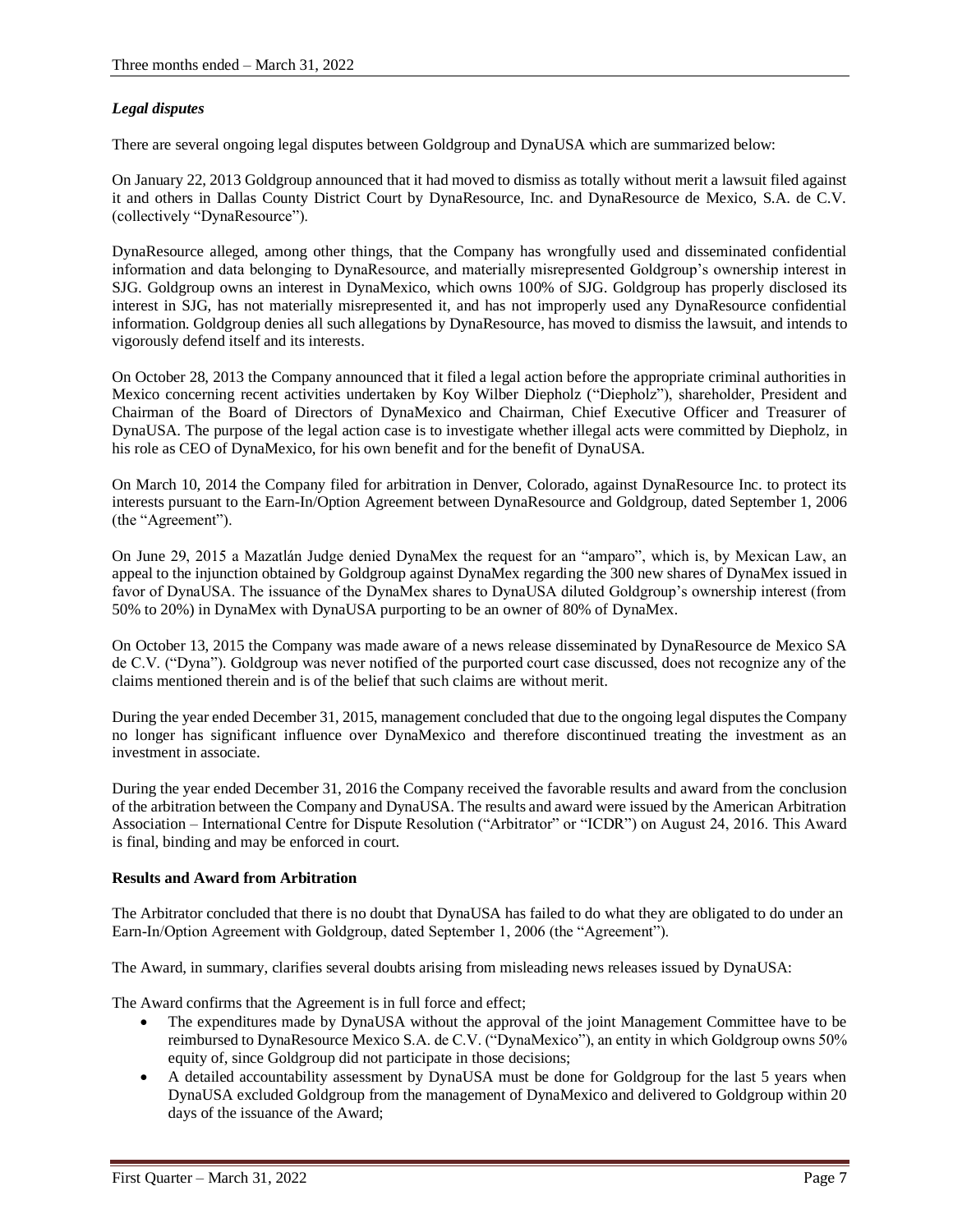- The use of the Power of Attorney of Mr. K.D. Diepholz did not provide authorization for Mr. Diepholz to circumvent the Management Committee's power to approve and oversee expenditures;
- DynaUSA has acted in bad faith and breached the terms of the Agreement;
- Certain amounts must be reimbursed to Goldgroup which includes and not limited to the fees paid and to be paid in the Mexico City case related to the current dispute;
- A fifth director must be jointly appointed in DynaMexico and the names of prospective candidates exchanged by the parties, no later than 10 calendar days from the date of the Award ; and
- The deliberate dilution by DynaUSA of Goldgroup's equity interest in DynaMexico was illegal.

The Company has complied with all requirements set out in the Arbitration award and has yet to receive any payment or required documentation from DynaUSA or Dyna Mexico.

On August 24, 2017, a Federal Amparo judge in the state of Veracruz, Mexico, dismissed Goldgroup Resources Inc.'s Amparo challenge. Goldgroup's position in response to the USD\$48 million claim remains the same, that Goldgroup was never notified of the purported court case, and does not recognize any of the claims mentioned therein and is of the belief that such claims are entirely without merit. The Company pursued the case to the Mexican Supreme Court level to get the judgement overturned.

Following the arbitration, DynaUSA filed documents in an attempt to convince the court to vacate the arbitration award. In February 2018, the Company received the recommendation of the magistrate judge in Denver, who recommended that the Company's application to confirm the arbitration award be denied. The Company filed an objection to request the presiding judge to reject the recommendation and confirm the arbitration award.

On May 9, 2019, the Company received a final judgment in the United States District Court for the District of Colorado confirming the Company's Results and Award from Arbitration discussed above.

The May 9th order denied DynaResource's motion to vacate the award and rejected the recommendation of the magistrate Judge, who had agreed with DynaResource that the arbitration award should be thrown out.

The court's order confirms all of the relief outlined in the August 2016 arbitration award, including DynaUSA having to: pay the Company \$404 in costs and attorney fees; pay the Company \$86 in separate fees and expenses; and pay DynaMexico \$1,045 for various legal and other expenses that DynaUSA improperly caused DynaMexico to incur.

On March 25, 2020, the United States District Court for the District of Colorado denied DynaResource's motion to alter or amend the Final judgement and denied DynaResource's motion for a stay of judgment pending appeal and to waive or reduce supersedeas bond and ordered DynaResource to post a supersedeas bond in the amount of \$1,107 in order to be granted a stay, within 21 days of the order. On April 10, 2020, DynaResource appealed the May 9, 2019 order and Final judgement.

On July 24, 2020, the United States District Court for the District of Colorado granted DynaResource a stay on the monetary awards upon posting of a \$1,111,000 bond before July 28, 2020, but denied DynaResource's request to stay the non-monetary awards of the judgement. This bond has been posted and therefore the monetary awards are stayed pending the outcome of Dyna's appeal of the arbitration award. The appeal is fully briefed, and the Tenth Circuit Court of Appeals in Denver, Colorado, heard argument on the appeal on March 9, 2021.

On April 16, 2021, the Tenth Circuit Court of Appeals (the "Circuit Court") affirmed the May 9, 2019 order and judgment from United States District Court for the District of Colorado, which confirmed the arbitration award (the "Arbitral Award") the Company received on August 14, 2016 pursuant to an arbitration held in Denver, Colorado, commencing in March 2014 (the "Arbitration"). During the period ended September 30, 2021, the Company received the \$1,111,000 appeal bond funds from DynaUSA.

The Circuit Court rejected the appeal lodged by Texas-based DynaResource Inc. ("DynaUSA") and its Mexican subsidiary ("DynaMexico") to vacate the Arbitral Award, which had found that DynaUSA had improperly diluted the Company's interest in the San Jose de Gracia Mexican mining project, which Goldgroup had earned into pursuant to an option agreement between the Company and DynaUSA (the "Agreement")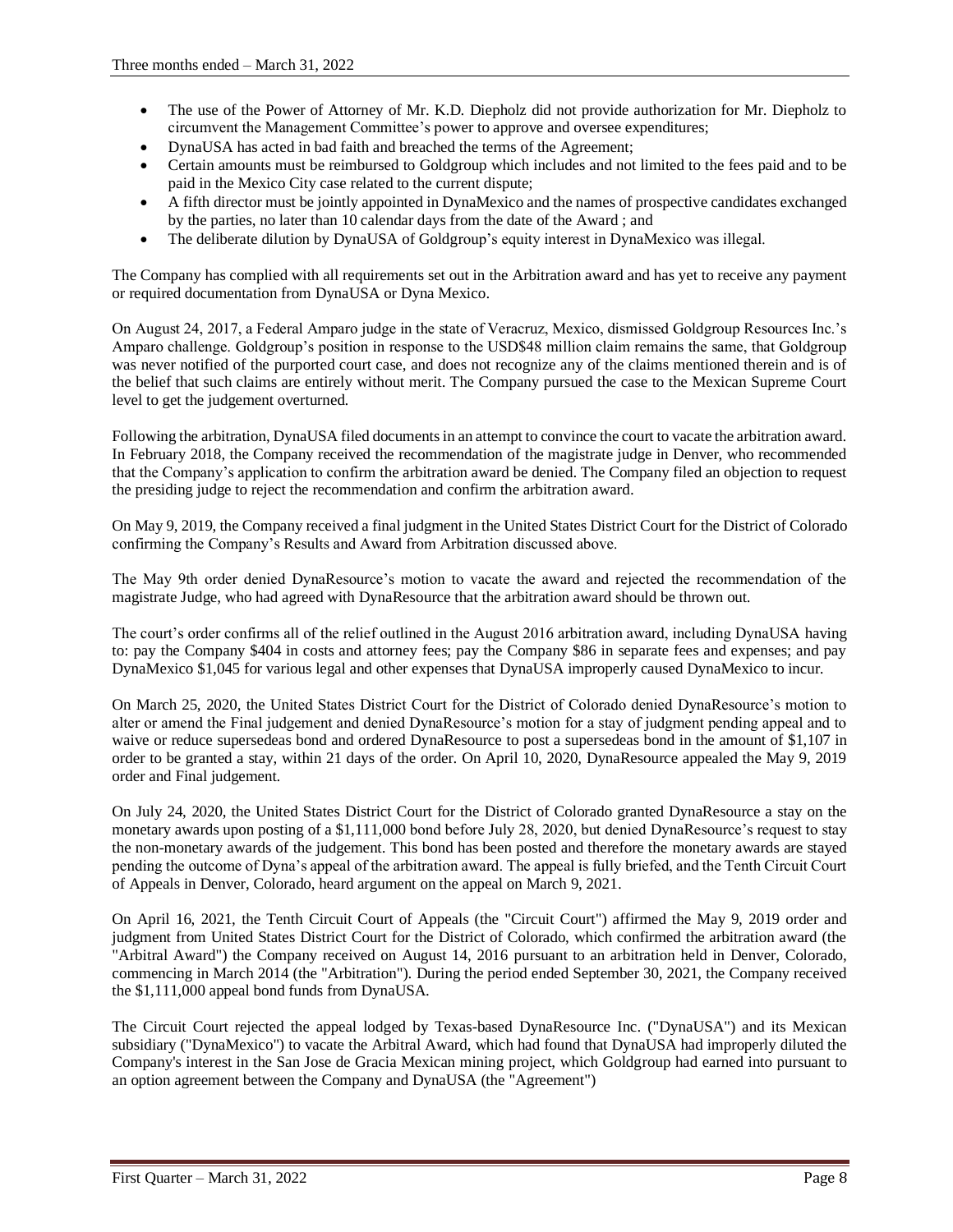On December 6, 2019 the 11th Federal Circuit Collegiate Court in México denied Goldgroup's Amparo regarding the USD \$48 million claim and on February 20, 2020 a Mexico City court issued a judgement in favour of DynaMexico. The Company will continue to pursue all legal avenues in Mexico to achieve a favorable resolution to the dispute. On August 28, 2020, DynaMexico sought recognition of the judgment under the Texas Uniform Foreign-Country Money Judgment Recognition Act. This lawsuit was dismissed by the Court for want of jurisdiction on November 30, 2020. DynaMexico filed a Motion for new trial on December 30, 2020. The motion for a new trial was overruled by operation of law on February 15, 2021.

On December 4, 2020 DynaMexico filed another claim seeking recognition of the judgment under the Texas Uniform Foreign-County Money Judgment Recognition Act. The Company has filed a Special Appearance, Motion to Dismiss for Improper Venue, and Motion for Non-Recognition in response. A hearing was held on the Special Appearance and Motion to Dismiss for Improper Venue on February 8, 2021 and on May 12, 2021 The 134th Judicial District Court, as a District Court of the State of Texas, ruled it is not required to recognize DynaMexico's foreign judgment from the country of Mexico. DynaUSA has appealed this decision and the appeal has been fully briefed and oral arguments were heard on April 20, 2022 and the Company is currently waiting for the judgement.

The Company will continue to pursue the recovery of its original 50% interest in DyneMexico with the potential for further litigation in Mexico or the United States and there is no guarantee the company will be successful in its claim.

# *Status of Project*

The Company released an updated technical report on the San José de Gracia project dated effective September 5, 2011, which was prepared by Jim Cuttle, P.Geo. and Gary Giroux, P.Eng of Giroux Consultants Ltd., each an independent qualified person under NI 43-101 standards. The technical report significantly increased the Company's mineral resource estimate at San José de Gracia, establishing indicated mineral resources at the Tres Amigos vein of 147,000 ounces of gold (913,000 tonnes @ 5.00g/t Au, 10.72g/t Ag, 0.21% Cu, 0.54% Zn), and growing inferred mineral resources at all four veins from 618,000 to 963,000 ounces of gold (5.813 million tonnes  $\omega$  5.16g/t gold, 10.26g/t silver, 0.21% copper and 0.16% zinc) and 1.917 million ounces of silver, representing an increase of 56%. The previous technical report dated February 28, 2011, estimated solely inferred mineral resources.

On February 15, 2012, DynaUSA announced that it had received the results of a different mineral resource estimate for the San José de Gracia project (the "DynaUSA Estimate"). The DynaUSA Estimate included aggregate indicated mineral resources at Tres Amigos of 892,534 tonnes, with an average grade of 4.46 g/t, totaling 127,921 oz/Au, and at San Pablo of 1,307,509 tonnes, with an average grade of 6.52 g/t, totaling 274,171 oz/Au, and aggregate inferred mineral resources of 3,953,143 tonnes, with an average grade of 5.83 g/t, totaling 740,911 oz/Au. The DynaUSA Estimate includes a higher volume of indicated mineral resources as compared to the mineral resources estimate contained in the technical report released by Goldgroup due to the use of different qualified persons and their corresponding assumptions and parameters. The February 15, 2012 news release issued by DynaUSA and the NI 43- 101 Technical Report filed on March 28, 2012 by DynaUSA can be found on SEDAR.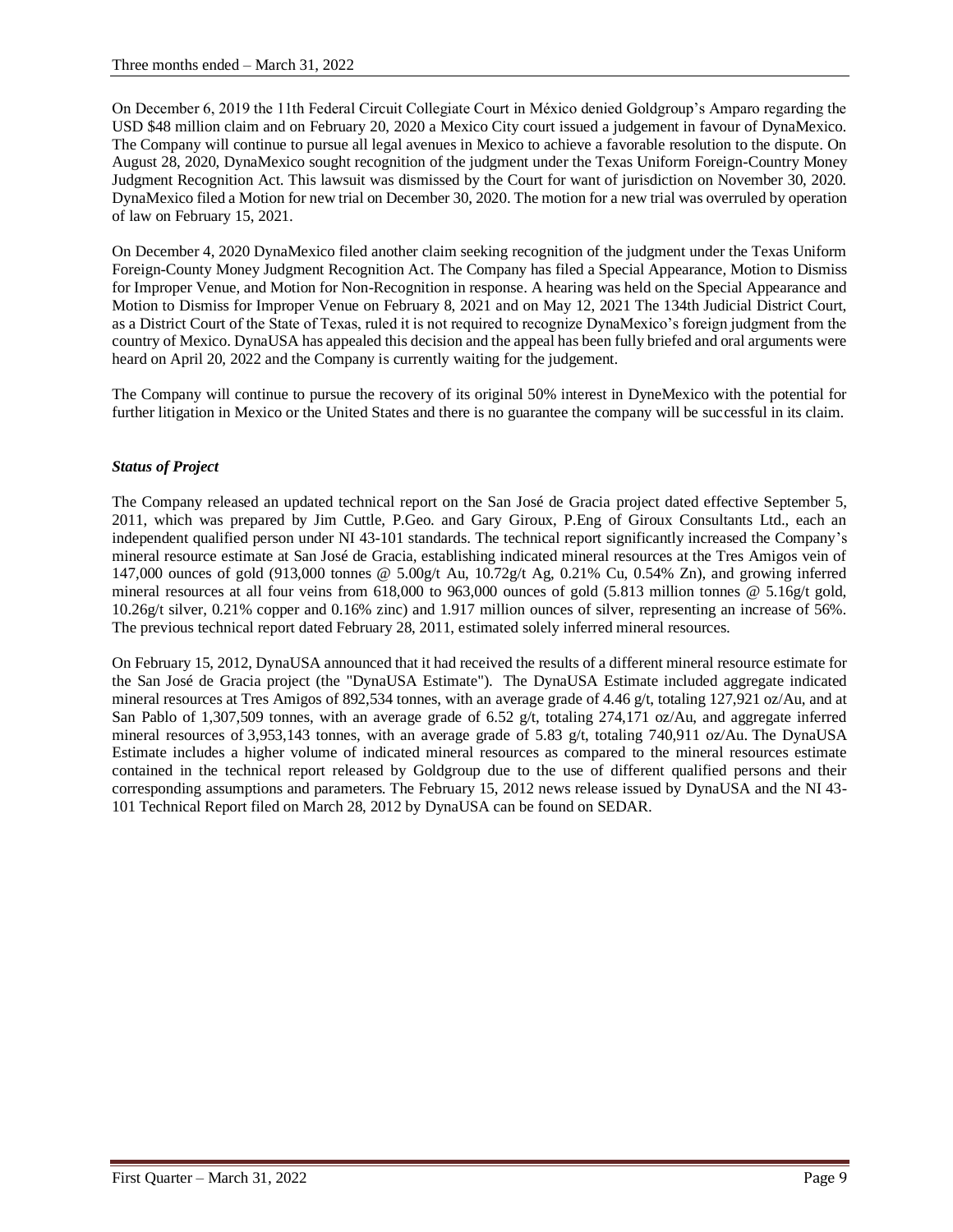# **LIQUIDITY AND CAPITAL RESOURCES**

|                                                             |             |               | For three months ended<br>March 31, |
|-------------------------------------------------------------|-------------|---------------|-------------------------------------|
| (tabled amounts are expressed in thousands of U.S. dollars) | 2022        |               | 2021                                |
| Cash used by operating activities - net                     | \$<br>1,188 | <sup>\$</sup> | 1,610                               |
| Cash (used) generated in investing activities               | (814)       |               | (449)                               |
| Cash (used) generated by financing activities               | (21)        |               | (77)                                |
| (Decrease) increase in cash and cash equivalents            | 353         |               | 1,084                               |
| Cash and cash equivalents, beginning of period              | 948         |               | 582                                 |
| Cash and cash equivalents, end of period                    | \$<br>1,301 | \$            | 1,666                               |

A summary of the Company's cash position and changes in cash and cash equivalents for:

Cash outflow from operating activities were lower in the current year due to cash flows from mining operations and the change in working capital items (e.g. decrease in accounts receivables), net of corporate expenses.

Cash outflows from investing activities were higher compared to the inflow in the prior year. The outflows from the current year was predominately due to a loss in production from Puma where all production costs and revenue are capitalized which commenced in Q4 2021.

Cash outflow from financing activities were lower than the outflows from 2021. Q1 2022 only had lease payments recorded.

# **SHAREHOLDER'S EQUITY**

The Company's authorized capital stock consists of an unlimited number of common shares without par value. As at March 31, 2022 and the date of this report, the Company had 211,803,356 common shares, 19,840,000 stock options and 20,833,332 warrants outstanding.

Table below provides a summary of the warrants outstanding as at the date of this report:

| <b>Expiry date</b>                     | <b>Number</b><br>of warrants | Weighted<br>Average<br>exercise price $(Cs)$ |
|----------------------------------------|------------------------------|----------------------------------------------|
| June 29, 2023                          | 7,500,000                    | 0.025                                        |
| August 31, 2022                        | 13,333,332                   | 0.060                                        |
| Balance, as at the date of this report | 20,833,332                   | 0.047                                        |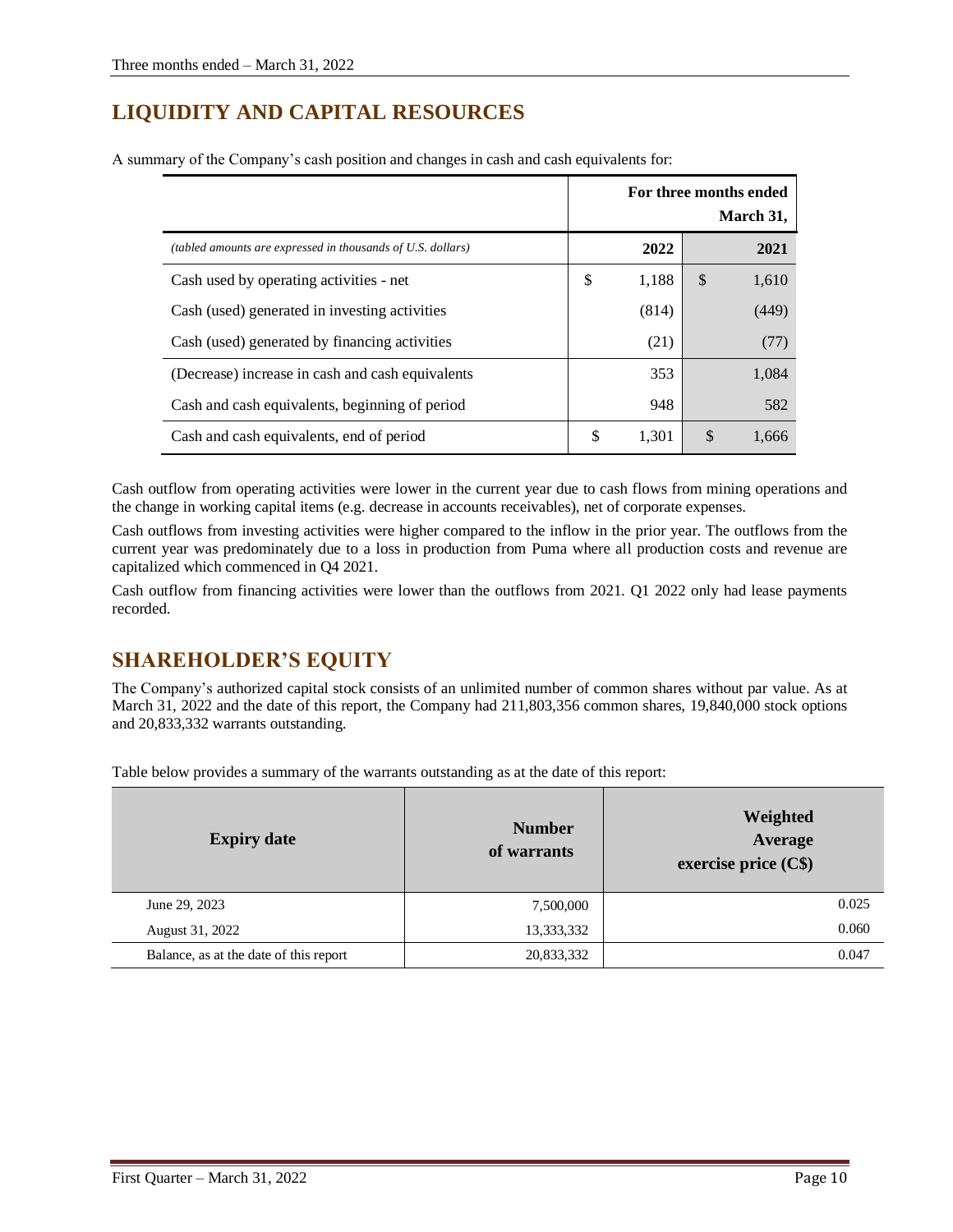| <b>Expiry date</b>                     | <b>Number</b><br>of stock options | <b>Number of stock</b><br>options (vested) | <b>Exercise price</b><br>(CDN\$) |
|----------------------------------------|-----------------------------------|--------------------------------------------|----------------------------------|
| January 23, 2023                       | 1,440,000                         | 1,440,000                                  | 0.07                             |
| July 27, 2025                          | 8,150,000                         | 8,150,000                                  | 0.035                            |
| December 22, 2026                      | 10,250,000                        | 2,562,500                                  | 0.035                            |
| Balance, as at the date of this report | 19,840,000                        | 12,152,500                                 |                                  |

The table below provides a summary of the stock options outstanding as at the date of this report:

# **REGULATORY DISCLOSURES**

# **Off balance sheet arrangements**

The Company does not have any off-balance sheet arrangements.

### **Proposed Transactions**

The Company does not have any proposed transactions as at March 31, 2022 other than as disclosed elsewhere in this document.

# **Financial instruments**

#### *Fair values of financial instruments*

The fair values of financial instruments are summarized as follows:

#### *Fair value measurements*

The accounting classification and of each category of financial instruments, and the level within the fair value hierarchy in which they have been classified are set out below: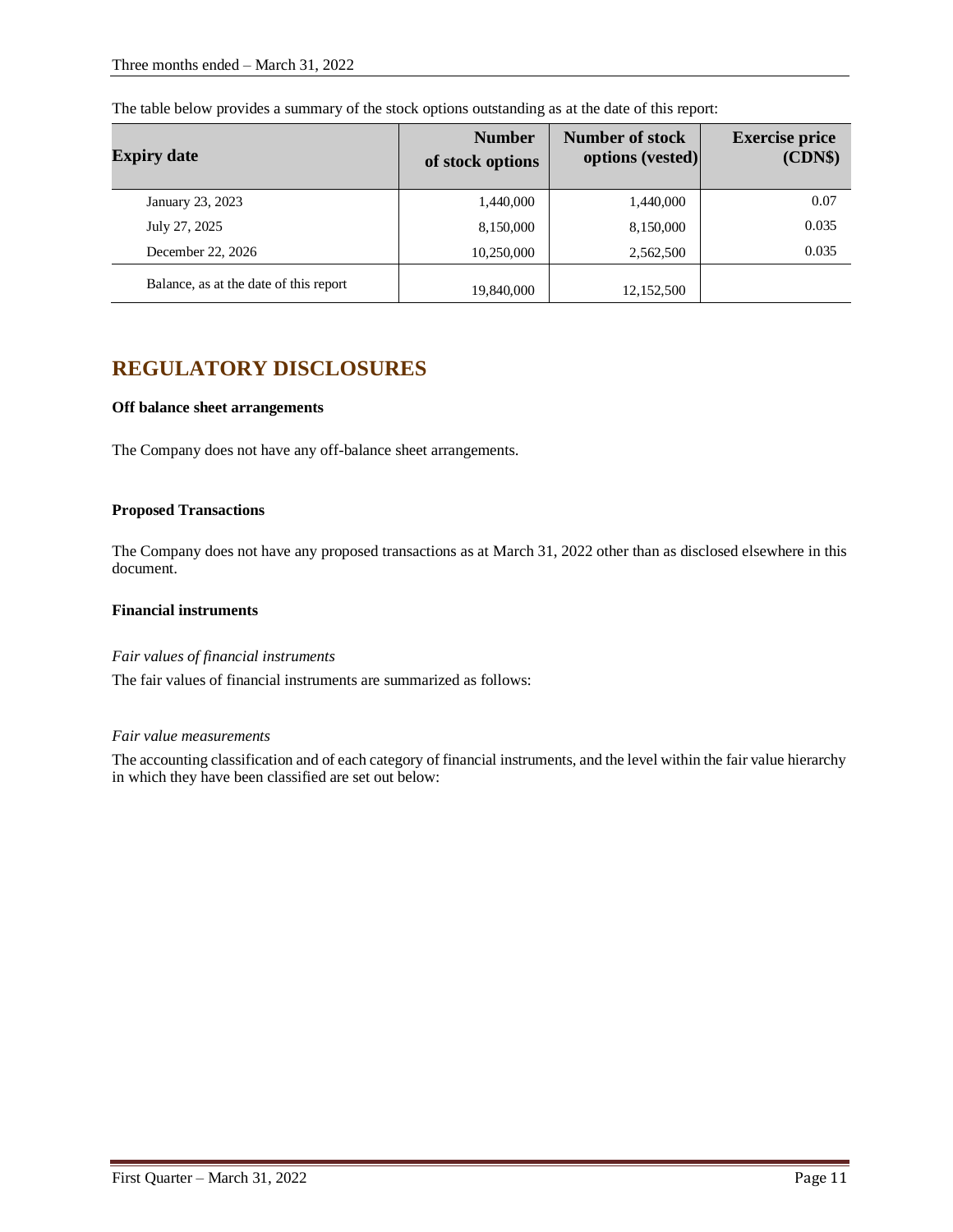| Denominated in '000 USD                          | <b>Fair Value</b><br><b>Hierarchy Level</b> | March 31,<br>2022 | December 31,<br>2021 |
|--------------------------------------------------|---------------------------------------------|-------------------|----------------------|
| <b>Financial assets</b>                          |                                             |                   |                      |
| Amortized cost                                   |                                             |                   |                      |
| Cash and cash equivalents <sup>(1)</sup>         | N/A                                         | \$<br>1,301       | \$<br>948            |
| Receivables <sup>(1)</sup>                       | N/A                                         | 155               | 176                  |
| Fair value through profit or loss<br>Investments | Level 1                                     |                   | 692                  |
| <b>Financial liabilities</b>                     |                                             |                   |                      |
| Other financial liabilities                      |                                             |                   |                      |
| Accounts payable $\&$ accrued liabilities $(1)$  | N/A                                         | 8,239             | 6,537                |
| Loan payable $(3)$                               | N/A                                         | 1,615             | 1,571                |
| Lease liability                                  | N/A                                         | 153               | 168                  |
| Warrant liability $(2)$                          | Level 3                                     | 155               | 255                  |

- (1) The carrying value of cash and cash equivalents, receivables, accounts payable and accrued liabilities approximates fair value due to the short-term nature of these items.
- (2) The Company applies a standard Black-Scholes model to value the warrant liability.
- (3) Loans payable is presented on an amortized cost basis and will be accreted to its face amount over the term to maturity of the loan at an effective interest rate.

# **Credit Risk**

Credit risk is the risk of an unexpected loss if a customer or third party to a financial instrument fails to meet its contractual obligations. Financial instruments that potentially subject the Company to significant concentrations of credit risk consist primarily of cash and cash equivalents. The majority of the Company's cash and cash equivalents and restricted cash are held through large Canadian financial institutions.

# **Liquidity Risk**

Liquidity risk is the risk that the Company will not be able to meet its financial obligations as they fall due. The Company manages liquidity risk through the management of its capital structure as described in the capital management section below. The accounts payable and accrued liabilities, lease liability, loan payable and income taxes payable are due within the current operating period. The Company is exposed to liquidity risk.

# **Market Risk**

The Company's financial instruments include investments which are publicly traded and therefore subject to the risks related to the fluctuation in market prices of publicly traded securities. Some of these investments have been acquired as a result of property transactions and, to a large extent, represent strategic investments in related mining companies and their properties. The Company closely monitors market values to determine the most appropriate course of action.

# **Price Risk**

Price risk is the risk that the trading price of the Company's shares will fluctuate and result in an increase or decrease in value of the warrant liability.

# **Commodity Price Risk**

The Company is exposed to commodity price risk given that its revenues are derived from the sale of metals, the price of which have been historically volatile.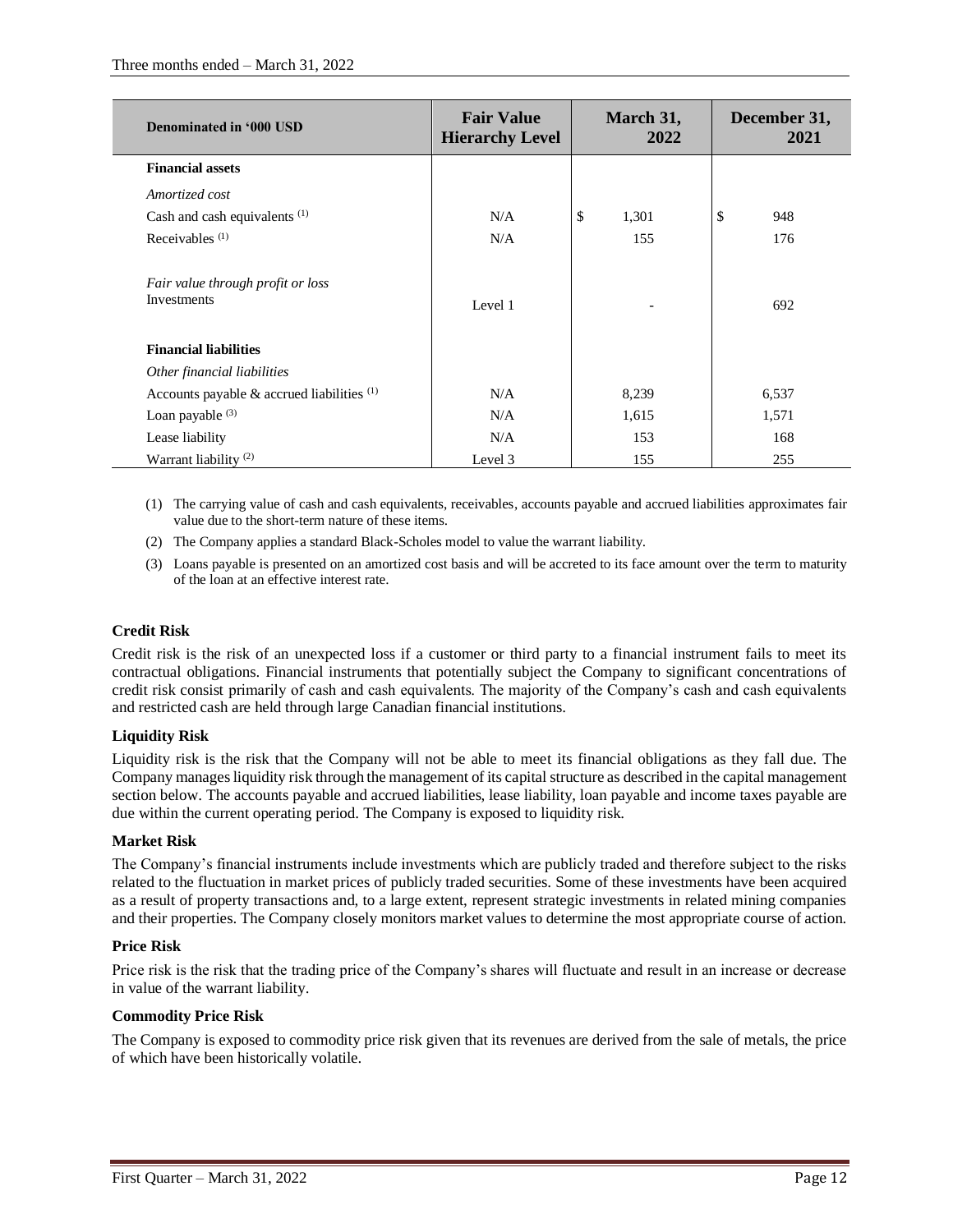# **Interest Rate Risk**

Interest rate risk is the risk that the fair value of future cash flows from a financial instrument will fluctuate because of changes to market interest rates. The Company is exposed from time to time to interest rate risk as a result of holding fixed income cash equivalents and investments, of varying maturities and loans payable. A 1% change in market interest rates would result in no significant change in value of cash and cash equivalents or fixed income securities. The risk that the Company will realize a loss as a result of a decline in the fair value of these assets is limited as they are generally held to maturity.

### **Foreign Exchange Risk**

The Company operates in Canada and Mexico and is exposed to foreign exchange risk arising from transactions denominated in foreign currencies.

The operating results and the financial position of the Company are reported in United States dollars. Fluctuations of the operating currencies in relation to the United States dollar will have an impact upon the reported results of the Company and may also affect the value of the Company's assets and liabilities.

The Company's financial assets and liabilities as at March 31, 2022 are denominated in United States Dollars, Canadian Dollars, and Mexican Pesos, and are set out in the following table:

| Denominated in '000 USD                     | <b>Canadian Dollars</b>  | <b>US Dollars</b>        | <b>Mexico Pesos</b>      | <b>Total</b>          |
|---------------------------------------------|--------------------------|--------------------------|--------------------------|-----------------------|
| <b>Financial assets</b>                     |                          |                          |                          |                       |
| Cash and cash equivalents                   | \$<br>30                 | 1,075<br>S               | 196<br>8                 | 1,301                 |
| Receivables - other                         | $\overline{\phantom{a}}$ | 155                      | $\overline{\phantom{a}}$ | 155                   |
|                                             | 30                       | 1,230                    | 196                      | 1,456                 |
| <b>Financial liabilities</b>                |                          |                          |                          |                       |
| Accounts payable and accrued<br>liabilities | (97)                     | (5,771)                  | (2,371)                  | (8,239)               |
| Loan payable                                |                          | (1,615)                  |                          | (1,615)               |
| Lease liability                             | (153)                    | $\overline{\phantom{a}}$ | $\overline{\phantom{a}}$ | (153)                 |
| Warrant liability                           | (155)                    | $\overline{\phantom{a}}$ | $\overline{\phantom{a}}$ | (155)                 |
| Net financial (liabilities) assets          | \$<br>(375)              | \$<br>(6, 156)           | \$<br>(2,175)            | $\sqrt{5}$<br>(8,706) |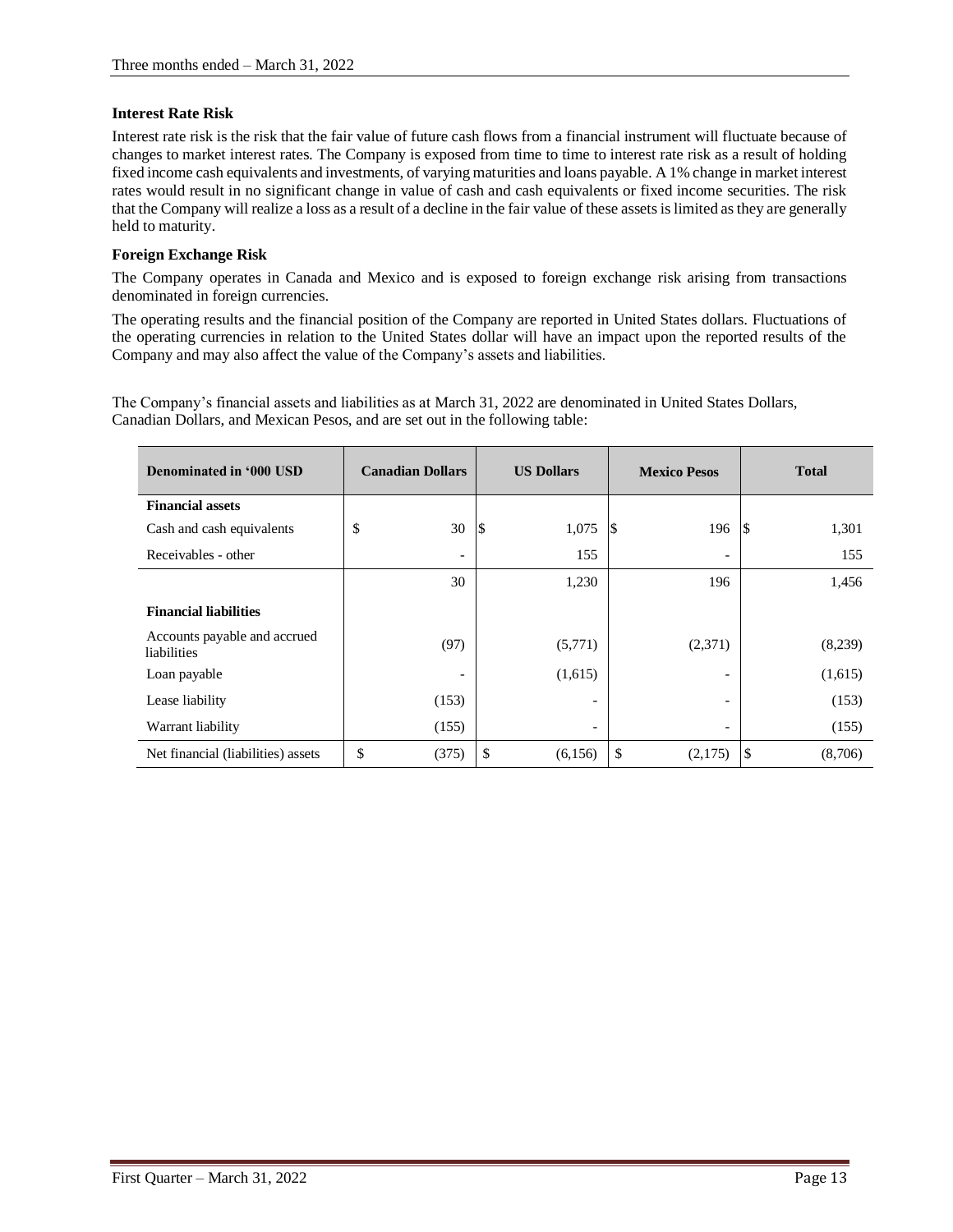The Company's financial assets and liabilities as at December 31, 2021 are denominated in United States Dollars, Canadian Dollars, and Mexican Pesos, and are set out in the following table:

| Denominated in '000 USD                     | <b>Canadian Dollars</b> | <b>US Dollars</b>        |    | <b>Mexico Pesos</b>      | <b>Total</b>  |
|---------------------------------------------|-------------------------|--------------------------|----|--------------------------|---------------|
| <b>Financial assets</b>                     |                         |                          |    |                          |               |
| Cash and cash equivalents                   | 292<br>S                | \$<br>567                | IЖ | 89                       | \$<br>948     |
| Receivables - other                         |                         | 176                      |    | $\qquad \qquad$          | 176           |
| Investments                                 | 692                     | $\overline{\phantom{a}}$ |    | $\qquad \qquad$          | 692           |
|                                             | 984                     | 743                      |    | 89                       | 1,816         |
| <b>Financial liabilities</b>                |                         |                          |    |                          |               |
| Accounts payable and accrued<br>liabilities | (120)                   | (4,202)                  |    | (2,215)                  | (6, 537)      |
| Loan payable                                |                         | (1,571)                  |    |                          | (1,571)       |
| Lease liability                             | (168)                   | $\qquad \qquad$          |    | $\overline{\phantom{a}}$ | (168)         |
| Warrant liability                           | (255)                   | $\overline{\phantom{a}}$ |    |                          | (255)         |
| Net financial (liabilities) assets          | \$<br>441               | \$<br>(5,030)            | \$ | (2,126)                  | \$<br>(6,715) |

The Company's reported results will be affected by changes in the US dollar to Canadian dollar and US dollar to Mexican Pesos exchange rate. As of March 31, 2022, a 10% appreciation of the Canadian dollar relative to the US dollar would have decreased net financial assets by approximately \$37,000 (December 31, 2021 - \$44,000). A 10% depreciation of the US Dollar relative to the Canadian dollar would have had the equal but opposite effect. A 10% appreciation of the Mexican Pesos relative to the US dollar would have decreased net financial asset by approximately \$217,000 (December 31, 2021 - \$256,000) and a 10% depreciation of the Mexican Pesos would have had an equal but opposite effect. The Company has not entered into any agreements or purchased any instruments to hedge possible currency risk.

The table below summarizes the maturity profile of the Company's non-derivative financial liabilities:

| <b>March 31, 2022</b> (Denominated in '000 USD) | Current – within 1 year | Non-current $-1$ to 3<br>years |
|-------------------------------------------------|-------------------------|--------------------------------|
| Accounts payables and accrued liabilities       | 8,239                   |                                |
| Loan payable                                    | 1,212                   | 403                            |
| Lease liability                                 | 56                      | 97                             |
|                                                 | 9,507                   | 500                            |

| <b>December 31, 2021</b> (Denominated in '000 USD) | $ Current - within 1 year $ | Non-current $-1$ to 3<br><b>vears</b> |
|----------------------------------------------------|-----------------------------|---------------------------------------|
| Accounts payables and accrued liabilities          | 6,537                       |                                       |
| Loan payable                                       | 56                          | 112                                   |
| Lease liability                                    | 982                         | 589                                   |
|                                                    | 7.575                       | 701                                   |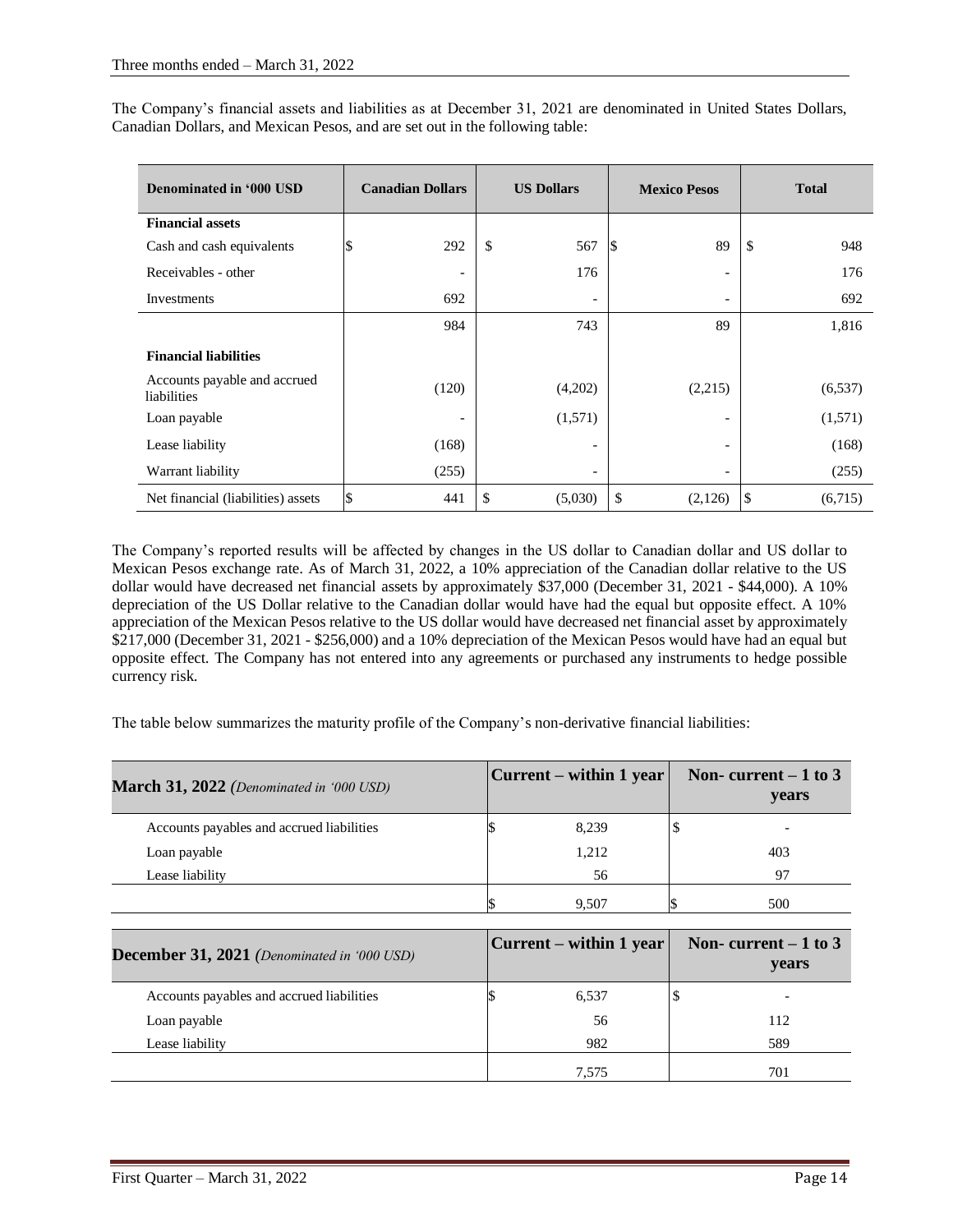# **Related party transactions**

The Company's related parties include its subsidiaries, associates over which it exercises significant influence, and key management personnel. Key management personnel include officers, directors or companies with common directors of the Company. The remuneration of the Company's directors and other key management personnel during the period ended March 31, are as follows:

| (Denominated in '000 USD)                                      | 2022 | 2021 |
|----------------------------------------------------------------|------|------|
| Short-term employee benefits included in salary and consulting | 70\$ | 32   |
| Director's fees included in professional fess                  | 29   | 29   |
| Share-based compensation                                       | 54   | 18   |
| Consulting fees included in salary and consulting              | 27   | 27   |
|                                                                | 1801 | 106  |

Short-term employee benefits include salaries incurred within the last three months of the statement of financial position date and other annual employee benefits. They are included in cost of sales, administrative expenses and exploration and evaluation properties.

At March 31, 2022, accounts payable and accrued liabilities includes \$152,000 (December 31, 2021 - \$135,000) owing to a director and/or officer and/or companies controlled by the directors.

During the period ended March 31, 2022 the Company paid consulting fees totalling \$27,000 (2021 - \$27,000) to companies controlled by directors and/or officers of the Company.

Amounts owing to or from related parties are non-interest bearing, unsecured and due on demand.

# **Capital management**

The capital of the Company consists of items included in shareholder's equity (deficiency). The Company's objectives for capital management are to safeguard its ability to support the Company's normal operating requirement on an ongoing basis, continue the development and exploration of its mineral properties and support any expansionary plans.

The Company manages its capital structure and makes adjustments in light of changes in its economic environment and the risk characteristics of the Company's assets. To effectively manage the entity's capital requirements, the Company has in place a planning, budgeting and forecasting process to help determine the funds required to ensure the Company has the appropriate liquidity to meet its operating and growth objectives. As at March 31, 2022, the Company expects its capital resources will require additional support for its normal operating requirements, planned development and exploration of its mineral properties for the next twelve months. There are no externally imposed capital requirements to which the Company has not complied.

# **Critical accounting estimates**

The preparation of financial statements in conformity with IFRS requires management to make estimates and assumptions that affect the amounts reported in the financial statements and accompanying notes. Actual results could differ from those estimates.

The Company's management makes judgments in its process of applying the Company's accounting policies in the preparation of its consolidated financial statements. In addition, the preparation of the financial data requires that the Company's management make assumptions and estimates of the effects of uncertain future events on the carrying amounts of the Company's assets and liabilities at the end of the reporting period and the reported amounts of revenues and expenses during the reporting period. Actual results may differ from those estimates as the estimation process is inherently uncertain. Estimates are reviewed on an ongoing basis based on historical experience and other factors that are considered to be relevant under the circumstances. Revisions to estimates and the resulting effects on the carrying amounts of the Company's assets and liabilities are accounted for prospectively.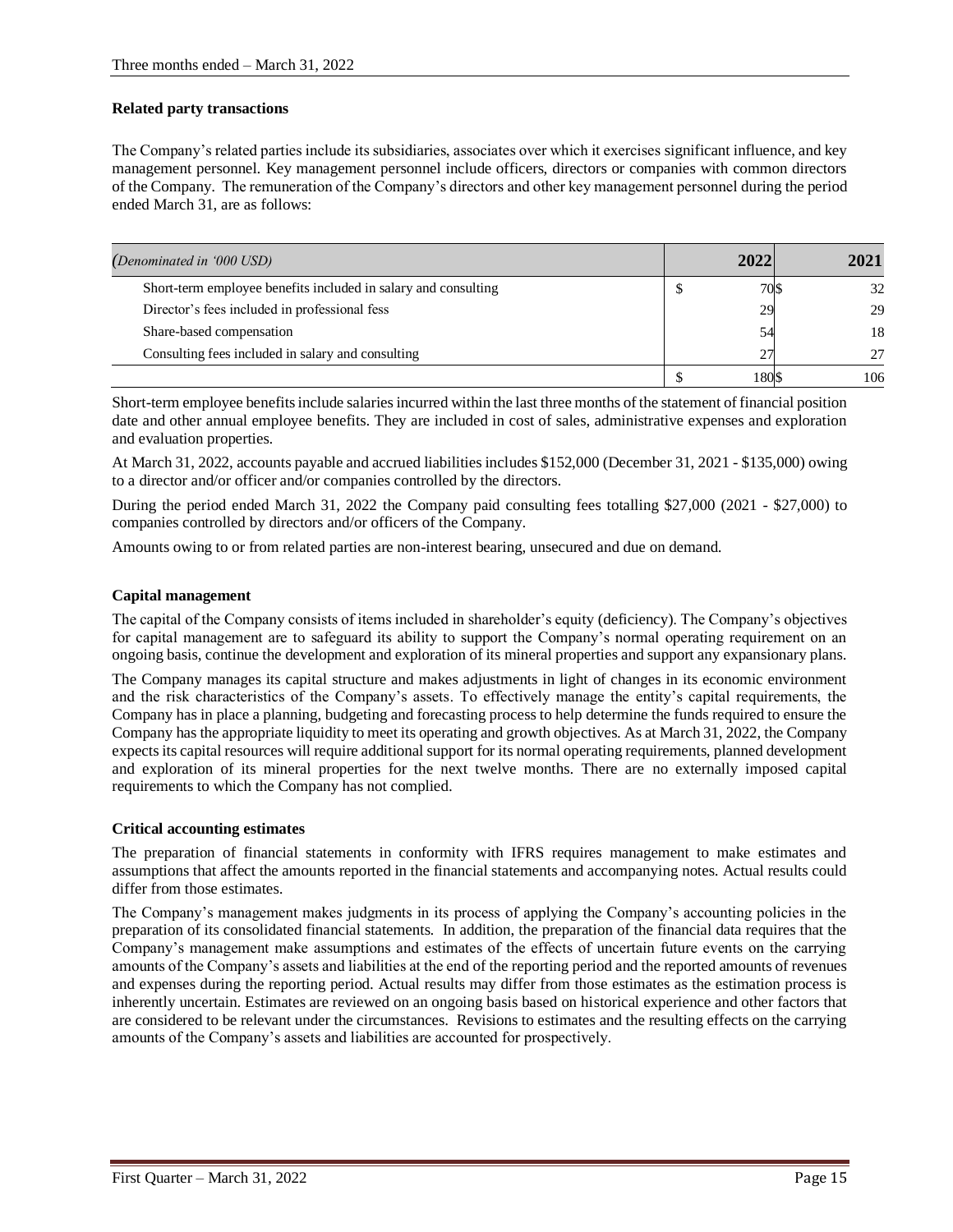### *Significant judgments in applying accounting policies*

The critical judgments that the Company's management has made in the process of applying the Company's accounting policies, apart from those involving estimations, that have the most significant effect on the amounts recognized in the Company's consolidated financial statements are as follows:

a) Impairment assets

The carrying value of property, plant and equipment, exploration and evaluation properties and the Company's mineral properties is reviewed each reporting period to determine whether there is any indication of impairment. If the carrying amount of an asset exceeds its recoverable amount, the asset is impaired and an impairment loss is recognized in profit or loss. The assessment of fair values, including those of the cashgenerating units, require the use of estimates and assumptions for recoverable production, long-term commodity prices, discount rates, foreign exchange rates, future capital requirements and operating performance. Changes in any of the assumptions or estimates used in determining the fair value of assets could impact the impairment analysis.

- b) Economic recoverability and probability of future economic benefits of exploration and development costs. Management has determined that exploratory drilling and evaluation, costs incurred which have been capitalized are economically recoverable. Management uses several criteria in its assessments of economic recoverability and probability of future economic benefit including geologic and metallurgic information, history of conversion of mineral deposits to proven and probable reserves, scoping and feasibility studies, accessible facilities, existing permits and life of mine plans.
- c) Functional currency

The functional currency for each of the Company's subsidiaries, joint ventures and investments in associates, is the currency of the primary economic environment in which the entity operates. The Company has determined the functional currency of each entity is the US dollar. Determination of functional currency may involve certain judgments to determine the primary economic environment and the Company reconsiders the functional currency of its entities if there is a change in events and conditions which determined the primary economic environment.

# *Key sources of Estimation Uncertainty*

The areas which require management to make significant estimates and assumptions in determining carrying values include, but are not limited to:

a) Mineral resources estimation

The carrying value and recoverability of mineral properties requires management to make certain estimates, judgments and assumptions about each project. Management considers the economics of the project, including the latest resources prices and the long-term forecasts, and the overall economic viability of the project. The determination of mineral resources also requires the use of estimates. The Company estimates its mineral resources based on information compiled by Qualified Persons as defined in accordance with Canadian Securities Administrators National Instrument 43-101, Standards for Disclosure of Mineral Projects. There are numerous uncertainties inherent in estimating mineral resources and assumptions that are valid at the time of estimation may change significantly when new information becomes available. Changes in the forecasted prices of commodities, exchange rates, production costs or recovery rates may change the economic status of resources and may result in changes to resource estimates.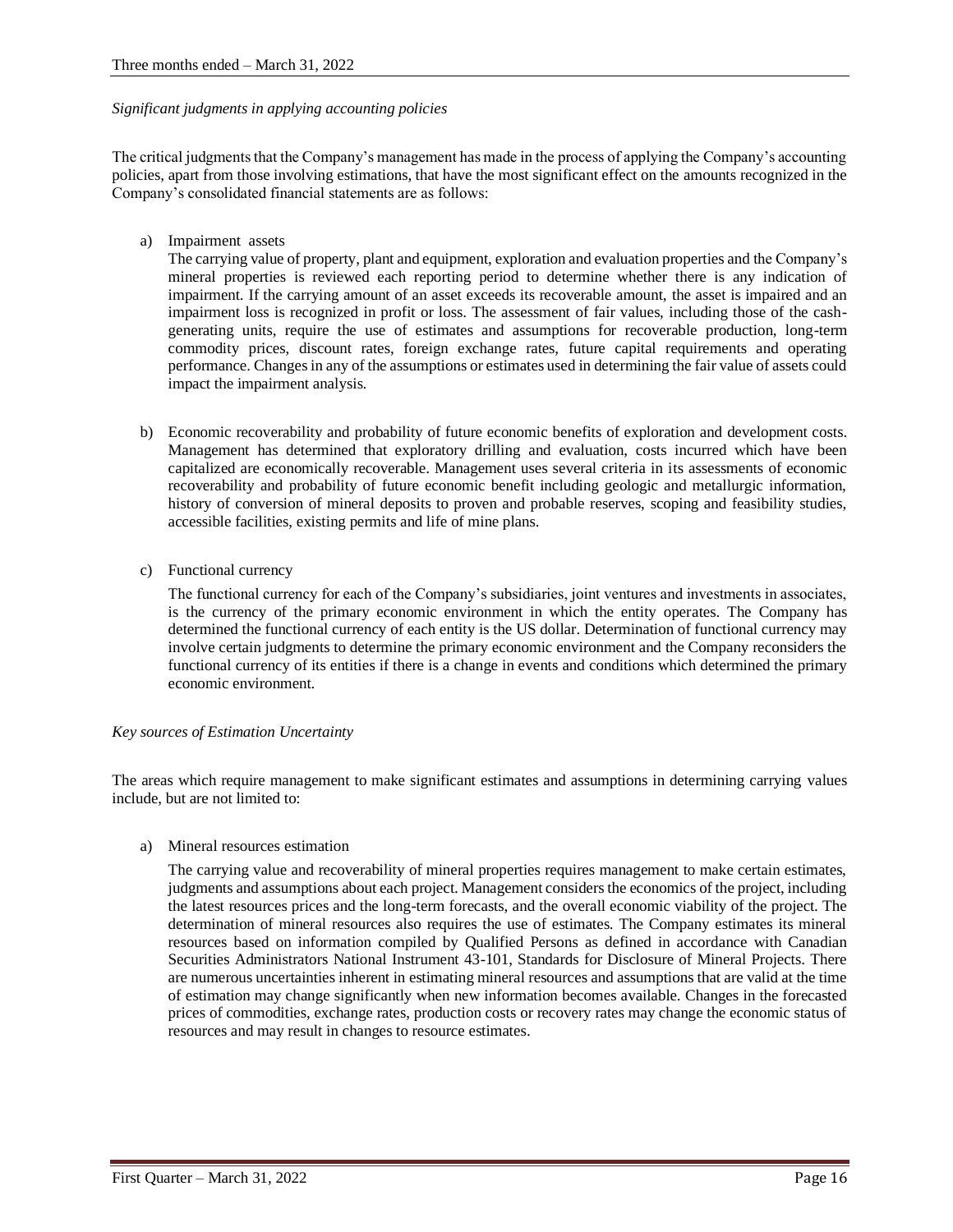#### b) Depreciation and depletion

Plants and other facilities used directly in mining activities are depreciated using the units-of-production ("UOP") method over a period not to exceed the estimated life of the ore body based on recoverable ounces to be mined from estimated resources. Mobile and other equipment are depreciated, net of residual value, on a straight-line basis, over the useful life of the equipment to the extent that the useful life does not exceed the related estimated life of the mine based on estimated recoverable resources.

The calculation of the UOP rate, and therefore the annual depreciation and depletion expense, could be materially affected by changes in the underlying estimates. Changes in estimates can be the result of actual future production differing from current forecasts of future production, expansion of mineral reserves through exploration activities, differences between estimated and actual costs of mining and differences in gold price used in the estimation of mineral reserves.

Significant judgment is involved in the determination of useful life and residual values for the computation of depreciation and depletion and no assurance can be given that actual useful lives and residual values will not differ significantly from current assumptions.

### c) Inventories

Expenditures incurred, and depreciation and depletion of assets used in mining and processing activities are deferred and accumulated as the cost of ore in stockpiles, ore on leach pads, in-process and finished metal inventories. These deferred amounts are carried at the lower of average cost or net realizable value ("NRV"). Write-downs of ore in stockpiles, ore on leach pads, in-process and finished metal inventories resulting from NRV impairments are reported as a component of current period costs. The primary factors that influence the need to record write-downs include prevailing and long-term metal prices and prevailing costs for production inputs such as labour, fuel and energy, materials and supplies, as well as realized ore grades and actual production levels.

Costs are attributed to the leach pads based on current mining costs, including applicable depreciation and depletion relating to mining operations incurred up to the point of placing the ore on the pad. Costs are removed from the leach pad based on the average cost per recoverable ounce of gold on the leach pad as the gold is recovered. Estimates of recoverable gold on the leach pads are calculated from the quantities of ore placed on the pads, the grade of ore placed on the leach pads and an estimated percentage of recovery. Timing and ultimate recovery of gold contained on leach pads can vary significantly from the estimates. The quantities of recoverable gold placed on the leach pads are reconciled to the quantities of gold actually recovered (metallurgical balancing), by comparing the grades of ore placed on the leach pads to actual ounces recovered. The nature of the leaching process inherently limits the ability to precisely monitor inventory levels. As a result, the metallurgical balancing process is constantly monitored and the engineering estimates are refined based on actual results over time. The ultimate recovery of gold from a pad will not be known until the leaching process is completed.

The allocation of costs to ore on leach pads and in-process inventories and the determination of NRV involve the use of estimates. There is a high degree of judgment in estimating future costs, future production levels, reserves estimates, gold and silver prices, and the ultimate estimated recovery for ore on leach pads. There can be no assurance that actual results will not differ significantly from estimates used in the determination of the carrying value of inventories.

#### d) Decommissioning and restoration provision

The Company assesses its provision for reclamation and remediation on an annual basis or when new material information becomes available. Mining and exploration activities are subject to various laws and regulations governing the protection of the environment. In general, these laws and regulations are continually changing and the Company has made, and intends to make in the future, expenditures to comply with such laws and regulations. Accounting for reclamation and remediation obligations requires management to make estimates of the future costs the Company will incur to complete the reclamation and remediation work required to comply with existing laws and regulations at each mining operation and exploration and development property. Actual costs incurred may differ from those amounts estimated. Also, future changes to environmental laws and regulations could increase the extent of reclamation and remediation work required to be performed by the Company. Increases in future costs could materially impact the amounts charged to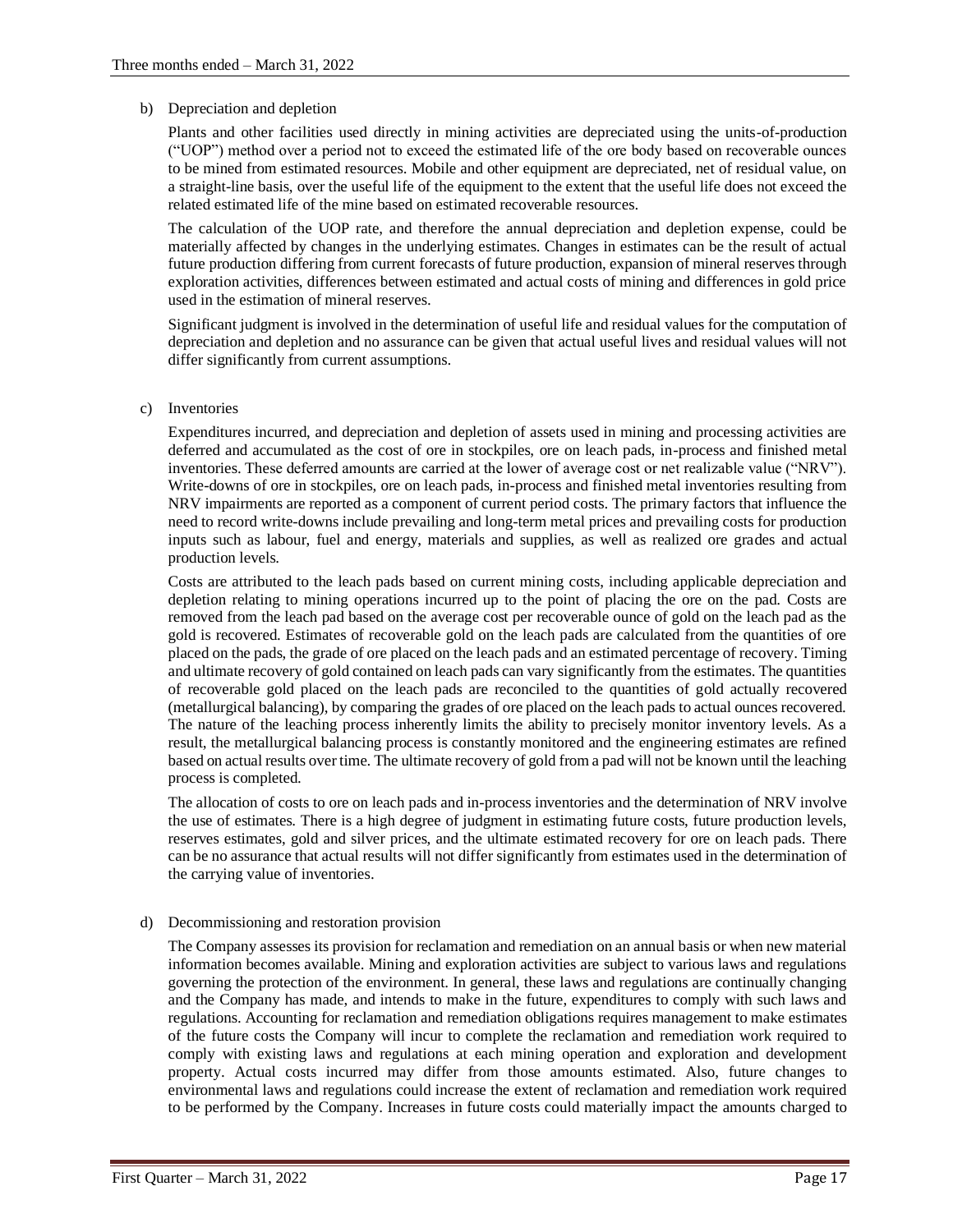operations for reclamation and remediation. The provision represents management's best estimate of the present value of the future reclamation and remediation obligation. The actual future expenditures may differ from the amounts currently provided.

e) Share-based payments

Share-based payments are determined using the Black Scholes option pricing model based on estimated fair values of all share based awards at the date of grant and is expensed to profit or loss over each award's vesting period. The Black Scholes option pricing model utilizes subjective assumptions such as expected price volatility and expected life of the option. Changes in these input assumptions can significantly affect the fair value estimate.

For asset acquisitions, contingent share consideration is an estimate of the fair value of the contingent amounts expected to be payable in the future. The fair value is based on number of contingent shares, the share price of the Company on the date of acquisition and management's expectations of probability.

f) Contingencies

Due to the size, complexity and nature of the Company's operations, various legal and tax matters are outstanding from time to time. In the event that management's estimate of the future resolution of these matters changes, the Company will recognize the effects of the changes in its consolidated financial statements on the date such changes occur.

In the fourth quarter of 2012, the Mexican government amended the Federal labour law regarding subcontracting arrangements to prevent the use of service companies to reduce labour and tax obligations. The Company currently operates in Mexico using these subcontracting arrangements as is the common practice. The amendments also provided clarification on certain regulatory requirements associated with an employer's obligation to compensate employees with appropriate statutory profit sharing within Mexico. The Company has assessed the implications of these amendments and has determined that it is probable that no additional obligation for statutory profit sharing payments is required to be recorded by the Company.

g) Deferred taxes

In assessing the probability of realizing income tax assets recognized, management makes estimates related to expectations of future taxable income, expected timing of reversals of existing temporary differences and the likelihood that tax positions taken will be sustained upon examination by applicable tax authorities. Estimates of future taxable income are based on forecasted cash flows from operations and the application of existing tax laws in each jurisdiction. Forecasted cash flows from operations are based on life of mine projections internally developed and reviewed by management. The likelihood that tax positions taken will be sustained upon examination by applicable tax authorities is assessed based on individual facts and circumstances of the relevant tax position evaluated in light of all available evidence. Where applicable tax laws and regulations are either unclear or subject to ongoing varying interpretations, it is reasonably possible that changes in these estimates can occur that materially affect the amounts of income tax assets recognized. At the end of each reporting period, the Company reassesses unrecognized income tax assets.

h) Valuation of right-of-use asset and liabilities

The application of IFRS 16 requires the Company to make judgments that affect the valuation of the right-ofuse assets and the valuation of lease liabilities. These include: determining agreements in scope of IFRS 16, determining the contract term and determining the interest rate used for discounting of future cash flows.

The lease term determined by the Company is comprised of the non-cancellable period of lease agreements, periods covered by an option to extend the lease if the Company is reasonably certain to exercise that option and periods covered by an option to terminate the lease if the Company is reasonably certain not to exercise that option.

The present value of the lease payment is determined using a discount rate representing the rate of its loan payable observed in the period when the lease agreement commences or is modified.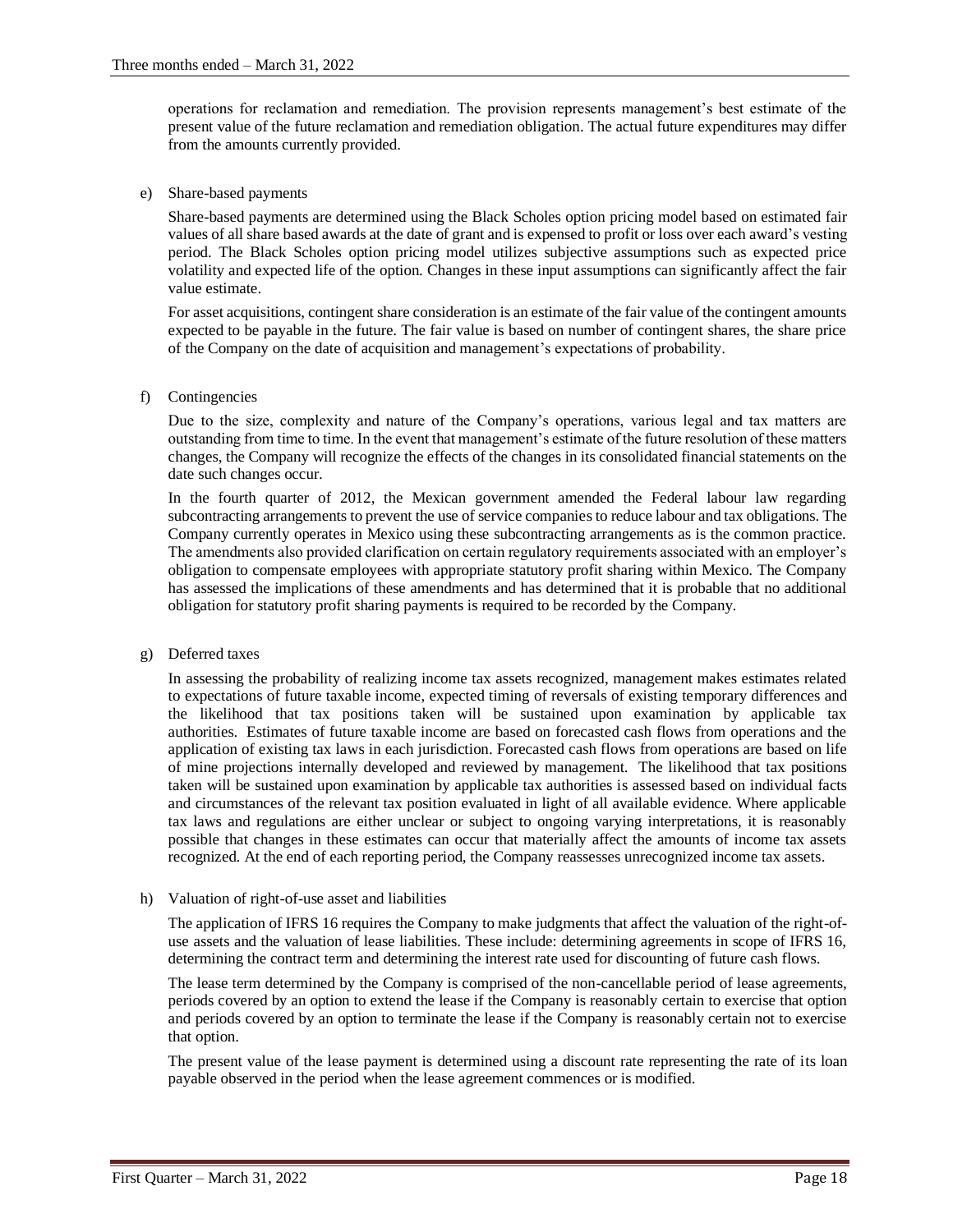# **OTHER MD&A REQUIREMENTS**

Goldgroup's business of exploring, developing and mining mineral resources involves a variety of operational, financial and regulatory risks that are typical in the natural resource industry. The Company attempts to mitigate these risks and minimize their effect on its financial performance, but there is no guarantee that the Company will be profitable in the future, and any investment in Goldgroup's common shares should be considered speculative.

Additional information relating to the Company, including the AIF is available on the SEDAR website at [www.sedar.com](http://www.sedar.com/) and on the Company's website at [www.goldgroupmining.com.](http://www.goldgroupmining.com/)

The Board of Directors of Goldgroup has approved the disclosure contained in this MD&A. A copy of this MD&A will be provided to anyone who requests it from the Company.

# **Compliance with NI 43-101**

As required by National Instrument 43-101 – Standards of Disclosure for Mineral Projects ("NI 43-101"), Goldgroup has filed technical reports detailing the technical information related to its material mineral properties discussed herein. For the purposes of NI 43-101, the Company's material mineral properties, the San José de Gracia project, the Cerro Colorado mine and the Cerro Prieto project. Unless otherwise indicated, Goldgroup has prepared the technical information in this MD&A ("Technical Information") based on information contained in the technical reports, news releases and other public filings (collectively, the "Disclosure Documents") available under the Company's profile on SEDAR. Each Disclosure Document was prepared by or under the supervision of a qualified person as defined in NI 43-101. For readers to fully understand the information in this MD&A, they should read the Disclosure Documents in their entirety, including all qualifications, assumptions and exclusions that relate to the information set out in this MD&A which qualifies the Technical Information. The Disclosure Documents are each intended to be read as a whole, and sections should not be read or relied upon out of context. The Technical Information is subject to the assumptions and qualifications contained in the Disclosure Documents.

Scientific and technical information relating to Cerro Prieto operating results presented above has been approved by Craig Gibson, Ph.D., CPG, who by reason of education, affiliation with a professional association (as defined in NI 43- 101) and past relevant work experience, fulfills the requirements of a Qualified Person as defined in NI 43-101, and he is Independent of the issuer applying all of the tests in Section 1.5 of NI 43-101CP.

# **Management's Report on Internal Control Over Financial Reporting**

The Company's management is responsible for establishing and maintaining internal controls over financial reporting ("ICFR") to provide reasonable assurance in respect to the reliability of financial reporting and the preparation of the financial statements for external purposes in accordance with IFRS.

There have been no changes in the Company's internal control over financial reporting during the period ended March 31, 2022 that have materially affected, or are reasonably likely to materially affect, its internal controls over financial reporting.

# *Limitations of Controls and Procedures:*

The Company's management, including the Chief Executive Officer and Chief Financial Officer, believe that any disclosure controls and procedures or internal controls over financial reporting, no matter how well conceived and operated, can provide only reasonable, not absolute, assurance that the objectives of the control system are met. Further, the design of a control system must reflect the fact that there are resource constraints, and the benefits of controls must be considered relative to their costs. Because of the inherent limitations in all control systems, they cannot provide absolute assurance that all control issues and instances of fraud, if any, within the Company have been prevented or detected. These inherent limitations include the realities that judgments in decision-making can be faulty, and that breakdowns can occur because of simple error or mistake. Additionally, controls can be circumvented by the individual acts of some persons, by collusion of two or more people, or by unauthorized override of the control. The design of any systems of controls also is based in part upon certain assumptions about the likelihood of future events, and there can be no assurance that any design will succeed in achieving its stated goals under all potential future conditions.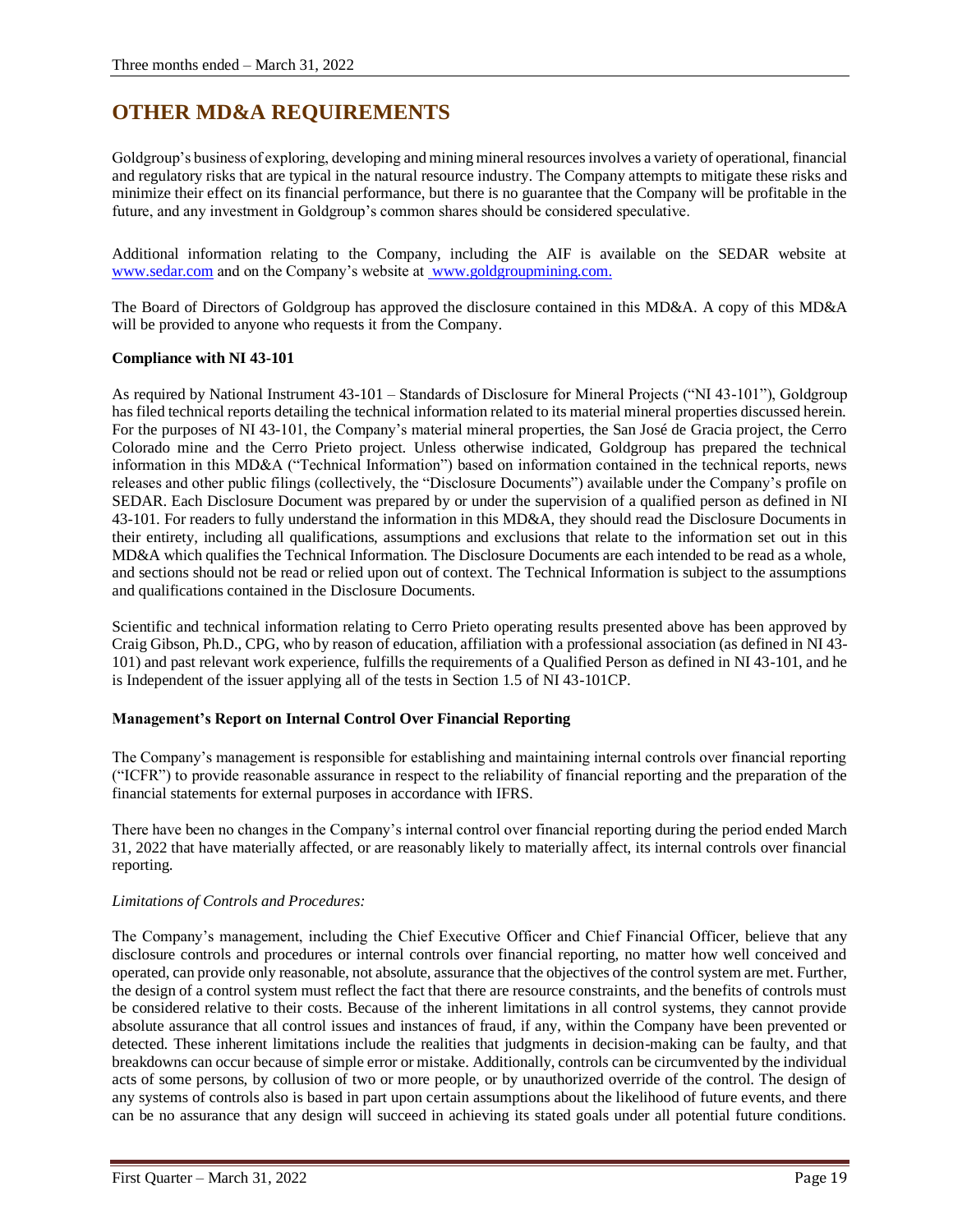Accordingly, because of the inherent limitations in a cost effective control system, misstatements due to error or fraud may occur and not be detected.

### **Disclosure Controls and Procedures**

The Company's management, with the participation of its Chief Executive Officer and Chief Financial Officer, has evaluated the effectiveness of the Company's disclosure controls and procedures. Based upon the results of that evaluation, the Company's Chief Executive Officer and Chief Financial Officer have concluded that, as of the end of the period covered by this report, the Company's disclosure controls and procedures were effective to provide reasonable assurance that the information required to be disclosed by the Company under securities legislation is recorded, processed, summarized and reported within the appropriate time periods and is accumulated and communicated to management, including the Chief Executive Officer and Chief Financial Officer, as appropriate to allow timely decisions regarding required disclosure.

### **Non-IFRS Financial Measures**

### *Cash Costs*

The Company's MD&A often refers to cash costs per ounce, a non-IFRS performance measure in order to provide investors with information about the measure used by management to monitor performance. This information is used to assess how well the producing gold mine is performing compared to plan and prior periods, and also to assess the overall effectiveness and efficiency of gold mining operations. "Cash cost" figures are calculated in accordance with a standard developed by The Gold Institute, which was a worldwide association of suppliers of gold and gold products and included leading North American gold producers. The Gold Institute ceased operations in 2002, but the standard is still an accepted standard of reporting cash costs of gold production in North America. Adoption of the standard is voluntary and the cost measures presented herein may not be comparable to other similarly titled measures of other companies. Costs include mine site operating costs such as mining, processing, administration, royalties and production taxes, but are exclusive of amortization, reclamation, capital, exploration and development costs. These costs are then divided by ounces of gold sold to arrive at the total cash costs per ounce of gold sold. The measure, along with sales, is considered to be a key indicator of a company's ability to generate operating earnings and cash flow from its mining operations.

These gold cash costs differ from measures determined in accordance with IFRS. They are intended to provide additional information and should not be considered in isolation or as a substitute for measures of performance prepared in accordance with IFRS. These measures are not necessarily indicative of net earnings or cash flow from operations as determined under IFRS.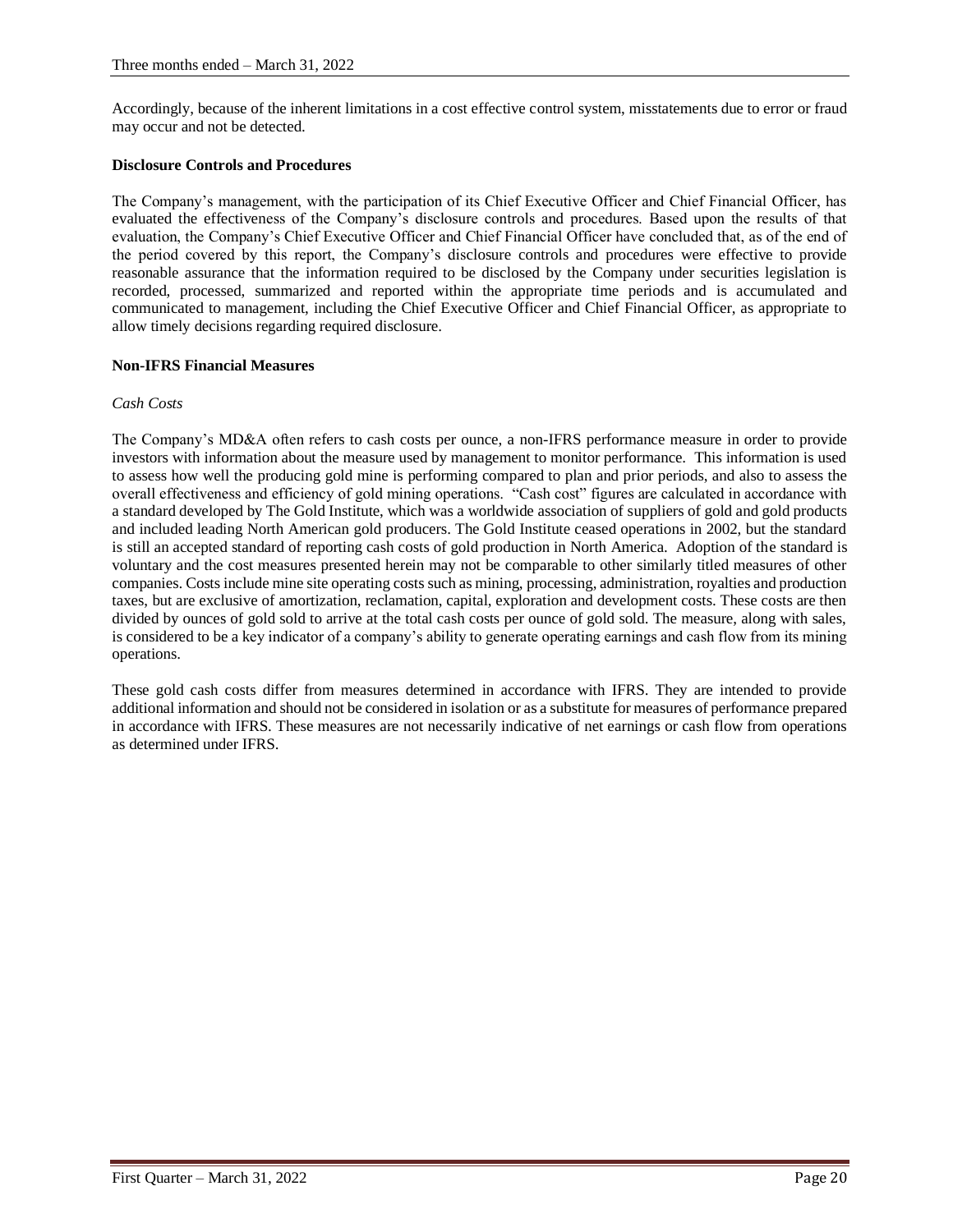The following table provides a reconciliation between non IFRS adjusted cash costs to cost of good sold (IFRS):

| <b>Cerro Prieto - cash cost calculation</b>    | Three months ended<br><b>March 31, 2022</b> |                          | Three months ended<br><b>March 31, 2021</b> |       |
|------------------------------------------------|---------------------------------------------|--------------------------|---------------------------------------------|-------|
| Total cost of goods sold ('000)                | \$                                          | 974                      | \$                                          | 6,183 |
| Add (subtract)                                 |                                             |                          |                                             |       |
| Inventory adjustment ('000)                    | \$                                          | $\overline{\phantom{a}}$ | \$                                          | (730) |
| Total cash cost of production ('000)           | \$                                          | 974                      | \$                                          | 5,453 |
| Gold ounces – produced                         |                                             | 392                      |                                             | 3,604 |
| Total cash cost of production per ounce        | \$                                          | 2,485                    | \$                                          | 1,513 |
| All-in sustaining cost of production per ounce | \$                                          | 2,485                    | \$                                          | 1,513 |
| Add (subtract)                                 |                                             |                          |                                             |       |
| Corporate administration $(000)*$              | \$                                          | 125                      | \$                                          | 702   |
| Total all-in cost ('000)                       | \$                                          | 1,099                    | \$                                          | 6,155 |
| Gold ounces – produced                         |                                             | 392                      |                                             | 3,604 |
| All-in cost (per ounce)                        | \$                                          | 2,804                    | \$                                          | 1,708 |

| <b>Cash cost calculation Puma</b>              | Three months ended<br><b>March 31, 2022</b> |       | Three months ended<br><b>March 31, 2021</b> |
|------------------------------------------------|---------------------------------------------|-------|---------------------------------------------|
| Capitalized production costs                   | \$                                          | 5,777 | \$                                          |
| Gold ounces – produced                         |                                             | 1,981 |                                             |
| Total cash cost of production per ounce        | \$                                          | 2,916 | \$                                          |
| All-in sustaining cost of production per ounce | \$                                          | 2,916 | \$                                          |
| Add (subtract)                                 |                                             |       |                                             |
| Corporate administration ('000)*               | \$                                          | 612   | \$                                          |
| Total all-in cost ('000)                       | \$                                          | 6,389 | \$                                          |
| Gold ounces – produced                         |                                             | 1,981 |                                             |
| All-in cost (per ounce)                        | \$                                          | 3,225 | \$                                          |

\*Corporate administration is allocated between Cerro Prieto and Puma and excludes non-cash items such as corporate depreciation and stock-based compensation.

# **Risks and Uncertainties**

Exploration, development and mining of metals involve numerous inherent risks. As such, the Company is subject to various financial, operational and political risks that could have a significant impact on its profitability and levels of operating cash flows. Such risk factors could materially affect the value of the Company's assets and future operating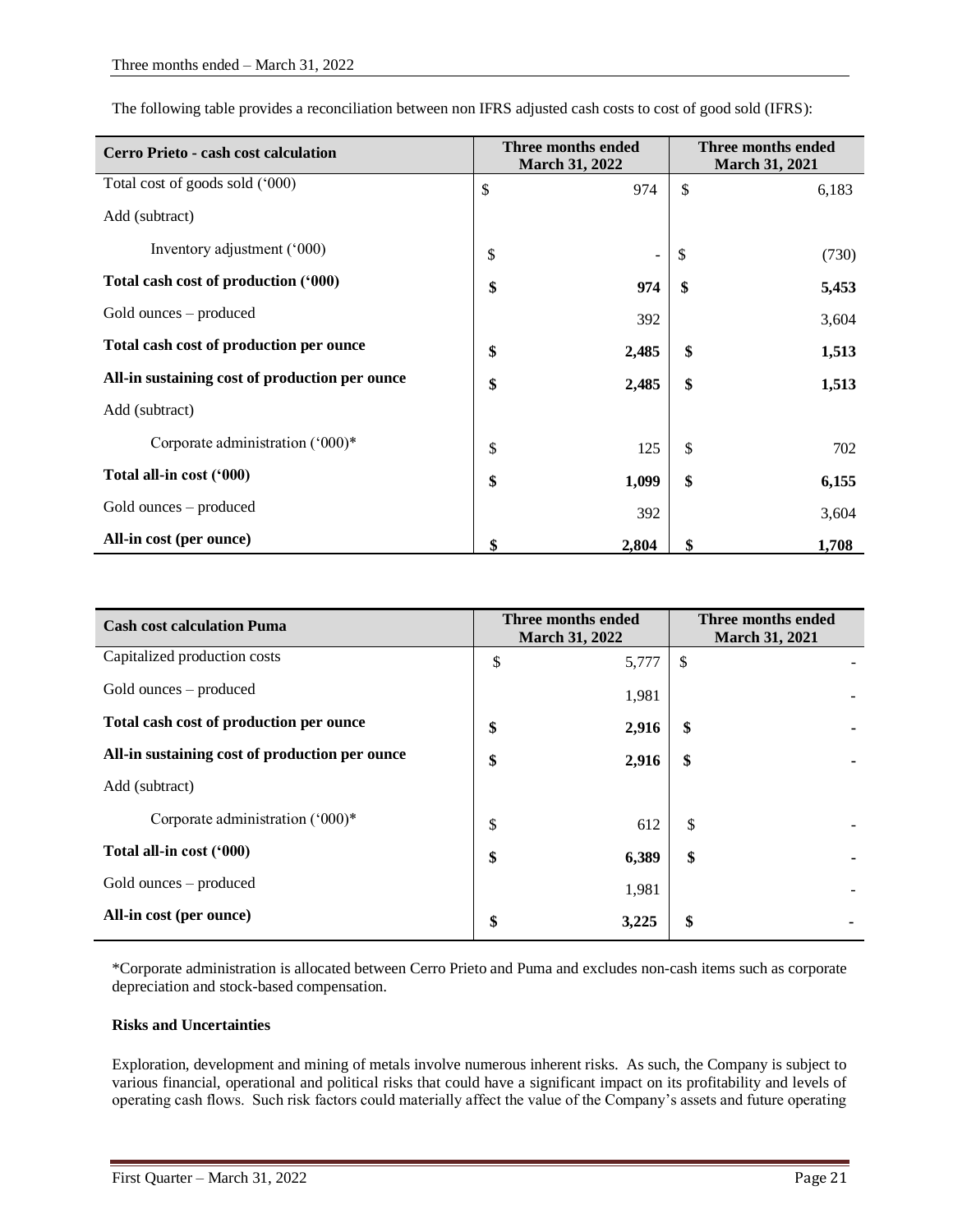results of the Company and could cause actual events to differ materially from those described in forward-looking statements relating to the Company.

An investment in the securities of the Company should be considered speculative due, generally, to the nature of the business in which the Company is engaged, the limited extent of the Company's assets, the Company's state of development and the degree of its reliance upon the expertise of management.

The list of risk factors below should not be taken as exhaustive of the risks faced by the Company or by investors in the Company. The above factors, and others not specifically referred to above, may in the future materially affect the financial performance of the Company and the value of its securities.

# *Lack of Operation Profit*

There is no guarantee that the Company will enter into profitable agreements with mining companies and earn profit from operations.

The Company has not paid any dividends and it is unlikely to earn income or pay dividends in the immediate or foreseeable future. A prospective investor in the Company must be prepared to rely solely upon the ability, expertise, judgment, discretion, integrity and good faith of the Company's management in all aspects of the development and implementation of the Company's business activities.

Goldgroup's expected operating costs and expenditures, economic returns and other projections from a mining project which are contained in this document and in any technical reports or other studies prepared for or by Goldgroup are based on assumed or estimated future metals prices, cut-off grades, operating costs, capital costs, and expenditures and other factors that each may prove to be inaccurate. Therefore, such studies and reports may prove to be unreliable.

For example, significant declines in market prices for base and precious metals or extended periods of inflation would have an adverse effect on any economic projections. In addition, any material reductions in estimates of mineralization or increases in capital costs and expenditures, or in Goldgroup's ability to maintain a projected budget or renew a particular mining permit, could also have a material adverse effect on projected production schedules and economic returns, as well as on Goldgroup's overall results of operations or financial condition. There is also a risk that rising costs for labour and material could have an adverse impact on forecasted construction costs and that shortages of labour and material could have a negative impact on any mine development schedule.

Goldgroup's operating costs are affected by the cost of commodities and goods such as steel, fuel, electrical power and supplies, including tires and reagents. Management of Goldgroup prepares its cost and production guidance and other forecasts based on its review of current and estimated future costs, and management assumes that the materials and supplies required for operations will be available for purchase. An increase in any of these costs, or a lack of availability of commodities and goods, may have an adverse impact on Goldgroup's financial condition.

# *Market Price of the Common Shares*

The Common Shares are listed and posted for trading on the TSX, OTC and SIC. There can be no assurance that an active trading market in the Company's securities will be established and maintained. Securities of companies involved in the resource industry have experienced substantial volatility in the past, often based on factors unrelated to the financial performance or prospects of the companies involved. The price of the Common Shares is also likely to be significantly affected by short-term changes in commodity prices or in the Company's financial condition or results of operations as reflected in its quarterly earnings reports.

# *Acquisition Strategy*

As part of the Company's business strategy, it has sought and will continue to seek new exploration, mining and development opportunities in the resource industry. In pursuit of such opportunities, the Company may fail to select appropriate acquisition candidates or negotiate acceptable arrangements, including arrangements to finance acquisitions or integrate the acquired businesses and their personnel into the Company. The Company cannot assure that it can complete any acquisition or business arrangement that it pursues, or is pursuing, on favorable terms, or that any acquisitions or business arrangements completed will ultimately benefit the Company.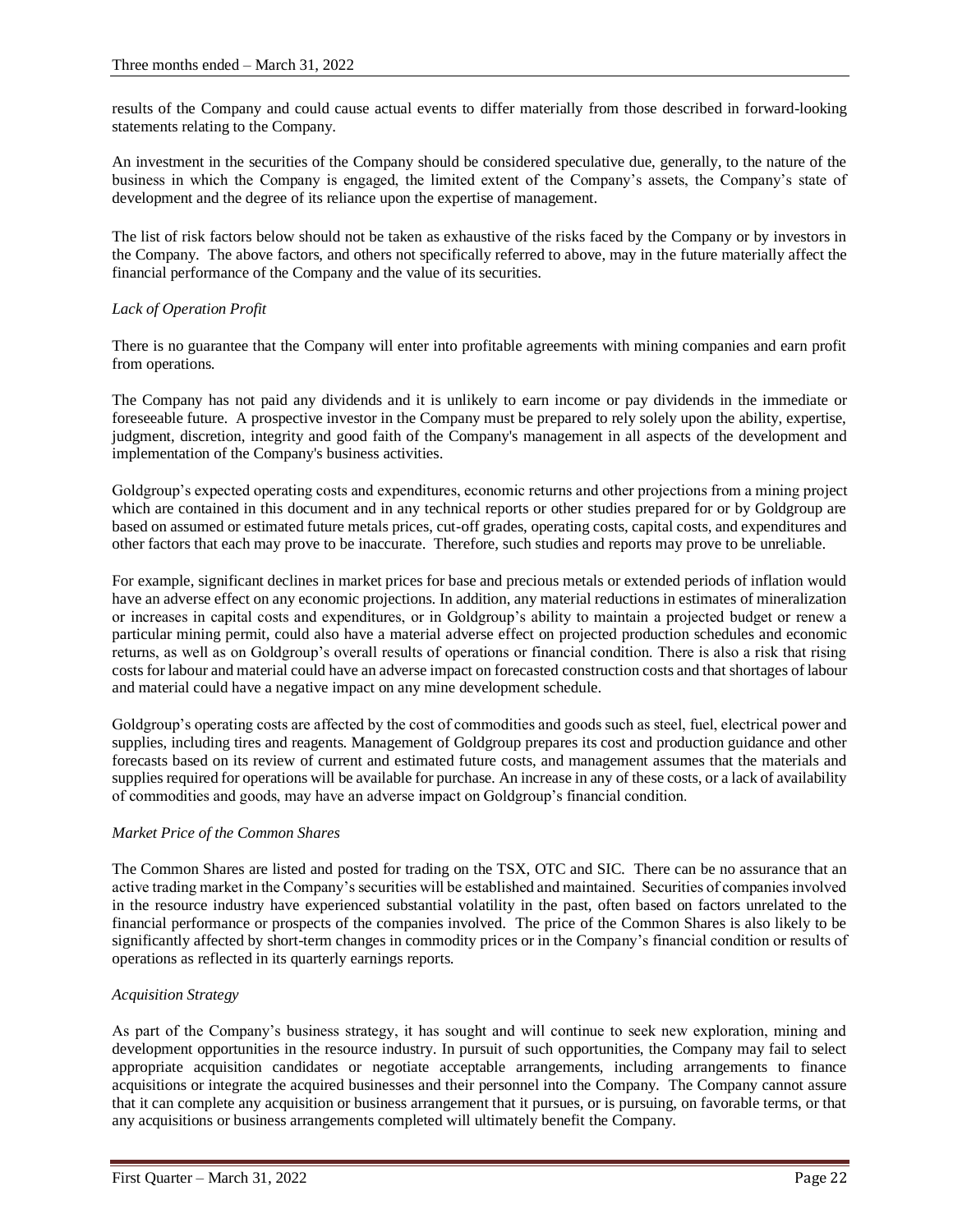### *The Company may not realize the benefits of its growth projects*

As part of its strategy, the Company will continue existing efforts and initiate new efforts to develop new mineral projects. A number of risks and uncertainties are associated with the development of these types of projects, including political, regulatory, design, construction, labour, operating, technical, and technological risks, and uncertainties relating to capital and other costs, and financing risks. The failure to develop one or more of these initiatives successfully could have an adverse effect on the Company's financial position and results of operations.

### *Current Global Financial Conditions*

Events over the last number of years in global financial markets have had a profound impact on the global economy and global financial conditions have been subject to volatility. Many industries, including the mining sector, are impacted by these market conditions. Some of the key impacts of the current financial market turmoil include contraction in credit markets resulting in a widening of credit risk, devaluations and high volatility in global equity, commodity, foreign exchange and precious metal markets and a lack of market liquidity. A continuing slowdown in financial markets or other economic conditions, including, but not limited to, consumer spending, employment rates, business conditions, inflation, fuel and energy costs, consumer debt levels, lack of available credit, the state of the financial markets, interest rates, and tax rates may adversely affect the Company's business, financial condition, results of operations and ability to grow.

### *Financing Risk*

The Company has no assurance that additional funding will be available for further exploration and development of its projects or to fulfill its obligations under any applicable agreements. There can be no assurance that the Company will be able to obtain adequate financing in the future or that the terms of such financing will be favorable. Failure to obtain such additional financing could result in delay or infinite postponement of further exploration and development of its projects with the possible loss of such properties.

#### *Competition*

The mineral exploration and development industry is highly competitive. The Company competes with other domestic and international mineral exploration companies that have greater financial, human and technical resources. The Company's competitors may be able to respond more quickly to new laws or regulations or emerging technologies, or devote greater resources to the expansion or efficiency of their operations than the Company can. In addition, current and potential competitors may make strategic acquisitions or establish cooperative relationships among themselves or with third parties. Accordingly, it is possible that new competitors or alliances among current and new competitors may emerge and gain significant market share to the Company's detriment. The Company may also encounter increasing competition from other mining companies in the Company's efforts to hire experienced mining professionals. Increased competition could adversely affect the Company's ability to attract necessary capital funding, to acquire it on acceptable terms, or to acquire suitable properties or prospects for mineral exploration in the future. As a result of this competition, the Company may not be able to compete successfully against current and future competitors, and any failure to do so could have a material adverse effect on the Company's business, financial condition, results of operations and prospects.

Factors beyond the control of the Company may affect the marketability of any substances discovered. These factors include market fluctuations, the proximity and capacity of natural resource markets and processing equipment, government regulations, including regulations relating to prices, taxes, royalties, land tenure, land use, importing and exporting of minerals and environmental protection. The exact effect of these factors cannot be accurately predicted, but the combination of these factors may result in the Company not receiving an adequate return on invested capital or losing its investment capital.

# *Risks related to International Activities*

The Company conducts business in Canada and Mexico with a material portion of the business being conducted in Mexico. The Company's international operations may be adversely affected by political or economic developments or social instability, which will not be within the Company's control, including, among other things, the risks of political unrest, labour disputes and unrest, war, terrorism, abduction, expropriation, nationalization, renegotiation or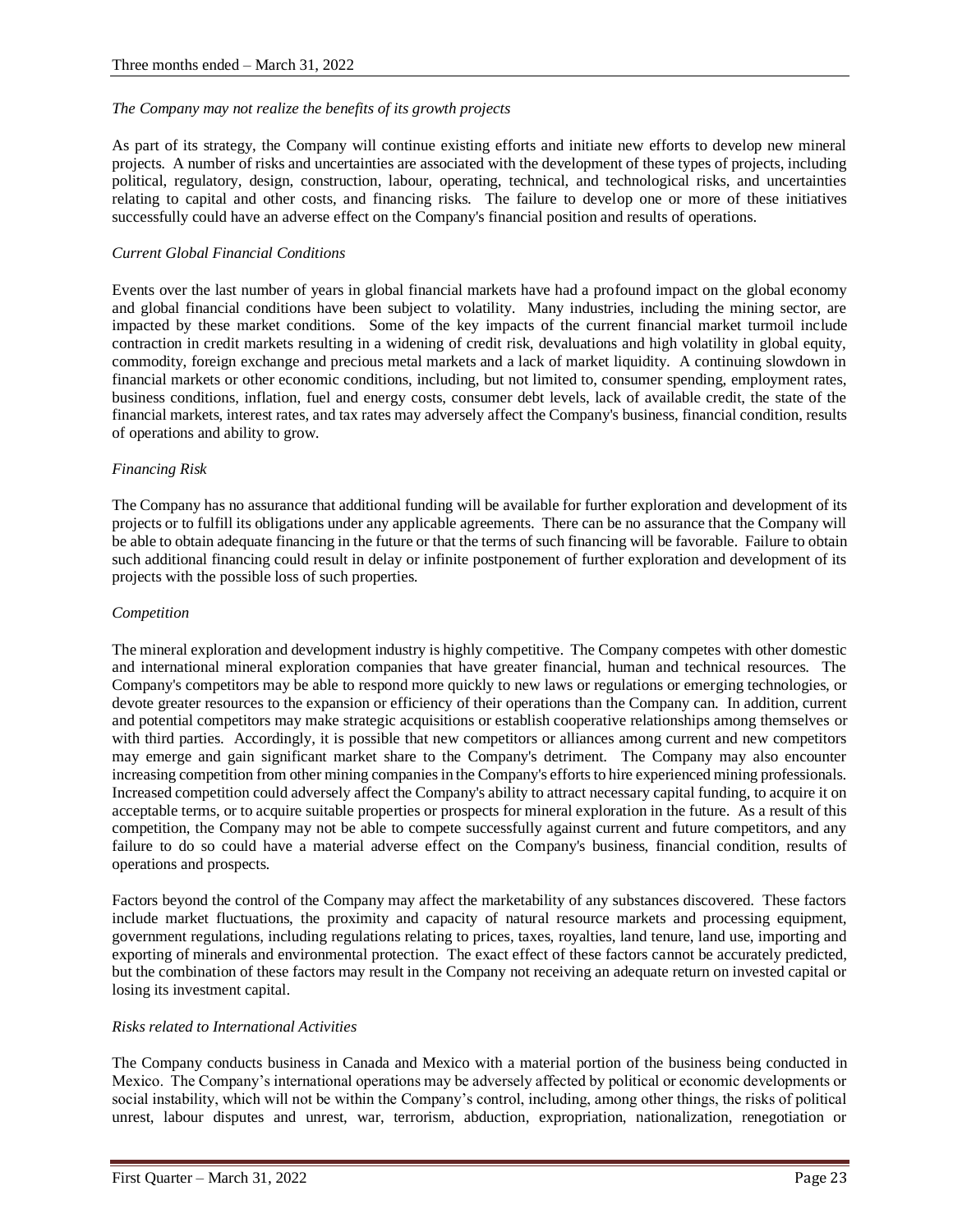nullification of existing concessions, contracts and permits, government regulation, delays in obtaining or renewing or the inability to obtain or renew necessary permits, taxation policies, economic sanctions, fluctuating exchange rates, currency controls, high rates of inflation, limitations on foreign ownership and increased financing costs. The occurrence of any such events could have a material adverse effect on the Company's business and results of operations as currently contemplated.

It may also be difficult for the Company to find and hire qualified people in the mining industry who are situated in Mexico or to obtain all of the necessary services or expertise in Mexico or to conduct operations on the Company's projects at reasonable rates. If qualified people and services or expertise cannot be obtained, the Company may need to seek and obtain those services from people located outside of these areas, which will require work permits and compliance with applicable laws and could result in delays and higher costs to conduct the Company's operations.

# *Corruption and Bribery Risk*

The Company's operations are governed by, and involve interactions with, many levels of government. Like most companies, the Company is required to comply with anti-corruption and anti-bribery laws, including the Canadian *Corruption of Foreign Public Officials Act*. In recent years, there has been a general increase in both the frequency of enforcement and severity of penalties under such laws, resulting in greater scrutiny and punishment to companies convicted of violating anti-bribery laws. Furthermore, a company may be found liable for violations by not only its employees, but also by its third party agents. Although the Company takes steps to mitigate such risks, such measures are not always effective in ensuring that the Company, its employees or third party agents will comply strictly with such laws. If the Company finds itself subject to an enforcement action or is found to be in violation of such laws, this may result in significant penalties, fines and/or sanctions imposed on the Company resulting in a material adverse effect on the Company's reputation and results of operations.

# *Risks Associated with Joint Venture Agreements*

Pursuant to agreements the Company may enter into in the course of its business, the Company's interest in its properties may become subject to the risks normally associated with the conduct of joint ventures. In the event that any of the Company's properties become subject to a joint venture, the existence or occurrence of one or more of the following circumstances and events could have a material adverse impact on the Company's profitability or the viability of its interests held through joint ventures, which could have a material adverse impact on the Company's business prospects, results of operations and financial condition: (i) disagreements with joint venture partners on how to conduct exploration; (ii) inability of joint venture partners to meet their obligations to the joint venture or third parties; and (iii) disputes or litigation between joint venture partners regarding budgets, development activities, reporting requirements and other joint venture matters.

# *Reliance on Key Individuals*

The Company's success depends on its ability to attract and retain the services of key personnel who are qualified and experienced. In particular, the success of the Company is, and will continue to be to a significant extent, dependent on the expertise and experience of the Company's directors and senior management. It is expected that these individuals will be a significant factor in the Company's growth and success. The loss of the service of these individuals could have a material adverse effect on the Company.

The resource industry is largely driven by fluctuations in commodity prices which, when high, can lead to a large number of projects being developed which in turn increases the demand for skilled personnel, contractors, material and supplies. Accordingly, there is a risk to the Company of losing or being unable to secure enough suitable key personnel or key resources and, as a result, being exposed to increased capital and operating costs and delays, which may in turn adversely affect the development of the Company's projects, the results of operations and the Company's financial condition and prospectus.

# *Commodity Prices*

The price of the Common Shares and the Company's financial results may be significantly adversely affected by a decline in the price of metals. The price of metal commodities fluctuates widely, especially in recent years, and is affected by numerous factors beyond the Company's control such as the sale or purchase of commodities by various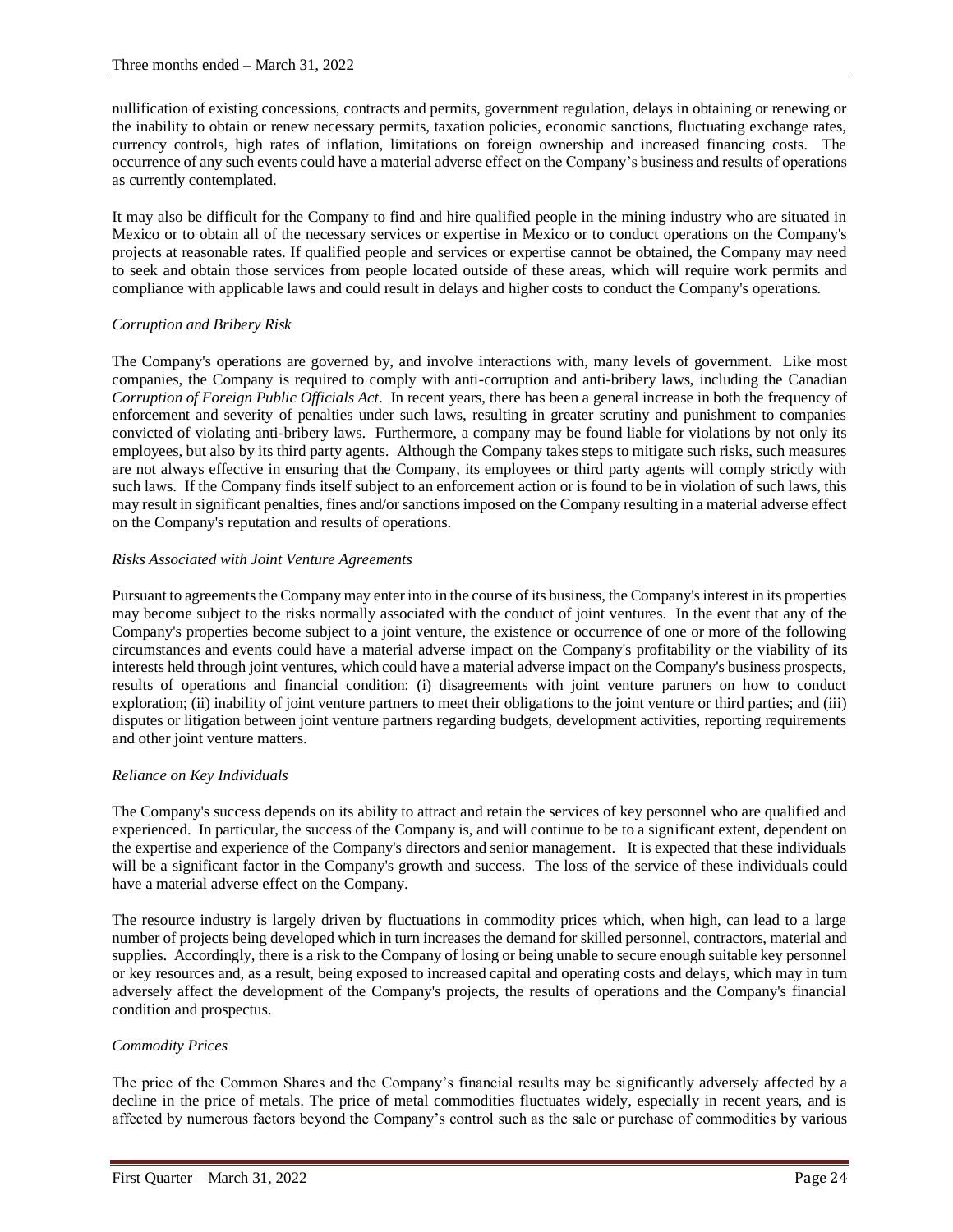central banks and financial institutions, interest rates, exchange rates, inflation or deflation, fluctuation in the value of the United States dollar and foreign currencies, global and regional supply and demand, and the political and economic conditions of major metal-producing countries throughout the world.

# *Dividend Policy*

No dividends on the Common Shares have been paid by the Company to date. The Company anticipates that it will retain all earnings and other cash resources for the foreseeable future for the operation and development of its business. The Company does not intend to declare or pay any cash dividends in the foreseeable future. Payment of any future dividends will be at the discretion of the Company's board of directors after taking into account many factors, including the Company's operating results, financial condition and current and anticipated cash needs.

# *Conflicts of Interest*

Certain of the directors and officers of the Company also serve as directors and/or officers of other companies involved in natural resource exploration, development and mining operations and consequently there exists the possibility for such directors and officers to be in a position of conflict. Any decision made by any of such directors and officers will be made in accordance with their duties and obligations to deal fairly and in good faith with a view to the best interests of the Company and its shareholders. In addition, each of the directors is required to declare and refrain from voting on any matter in which such directors may have a conflict of interest in accordance with the procedures set forth in the *Business Corporations Act* (British Columbia) and other applicable laws.

# *Exploration, Development and Operating Risks*

Mining operations generally involve a high degree of risk. Any potential mining operations of the Company will be subject to all the hazards and risks normally encountered in the exploration, development and production of metals, including unusual and unexpected geologic formations, seismic activity, rock bursts, cave-ins, flooding, fire, environmental hazards and the discharge of toxic chemicals, explosions and other conditions involved in the drilling and removal of material, any of which could result in damage to, or destruction of mines and other producing facilities, damage to property, injury or loss of life, environmental damage, work stoppages, delays in production, increased production costs and possible legal liability. Milling operations are subject to hazards such as equipment failure or failure of retaining dams around tailings disposal areas which may result in environmental pollution and consequent liability. Although the Company believes that appropriate precautions to minimize risks are taken, these risks cannot be eliminated.

The exploration for and development of mineral deposits involves significant risks which even a combination of careful evaluation, experience and knowledge may not eliminate. While the discovery of an ore body may result in substantial rewards, few properties which are explored are ultimately developed into producing mines. Major expenses may be required to locate and establish mineral reserves, to develop metallurgical processes and to construct mining and processing facilities at a particular site. It is impossible to ensure that the exploration or development programs planned or other mining operations in which the Company may acquire an interest will result in a profitable commercial mining operation. Whether a mineral deposit will be commercially viable depends on a number of factors, including among other things: the interpretation of geological data obtained from drill holes and other sampling techniques, the particular attributes of the deposit, such as size, grade and proximity to infrastructure and labour; metal prices which are highly cyclical; government regulations, including regulations relating to prices, taxes, royalties, land tenure, land use, importing and exporting of minerals and environmental protection; and political stability. The Company's development projects are also subject to the issuance of necessary permits and other governmental approvals and receipt of adequate financing. The exact effect of these factors cannot be accurately predicted, but the combination of these factors may adversely affect the Company's business.

# *Costs*

The estimates of costs to conduct further exploration and development work by the Company are based on certain assumptions with respect to the method and timing of the work. By their nature, these estimates and assumptions are subject to significant uncertainties and, accordingly, the actual costs may materially differ from these estimates and assumptions. Accordingly, no assurance can be given that the cost estimates and the underlying assumptions will be realized in practice, which may materially and adversely affect the Company's viability.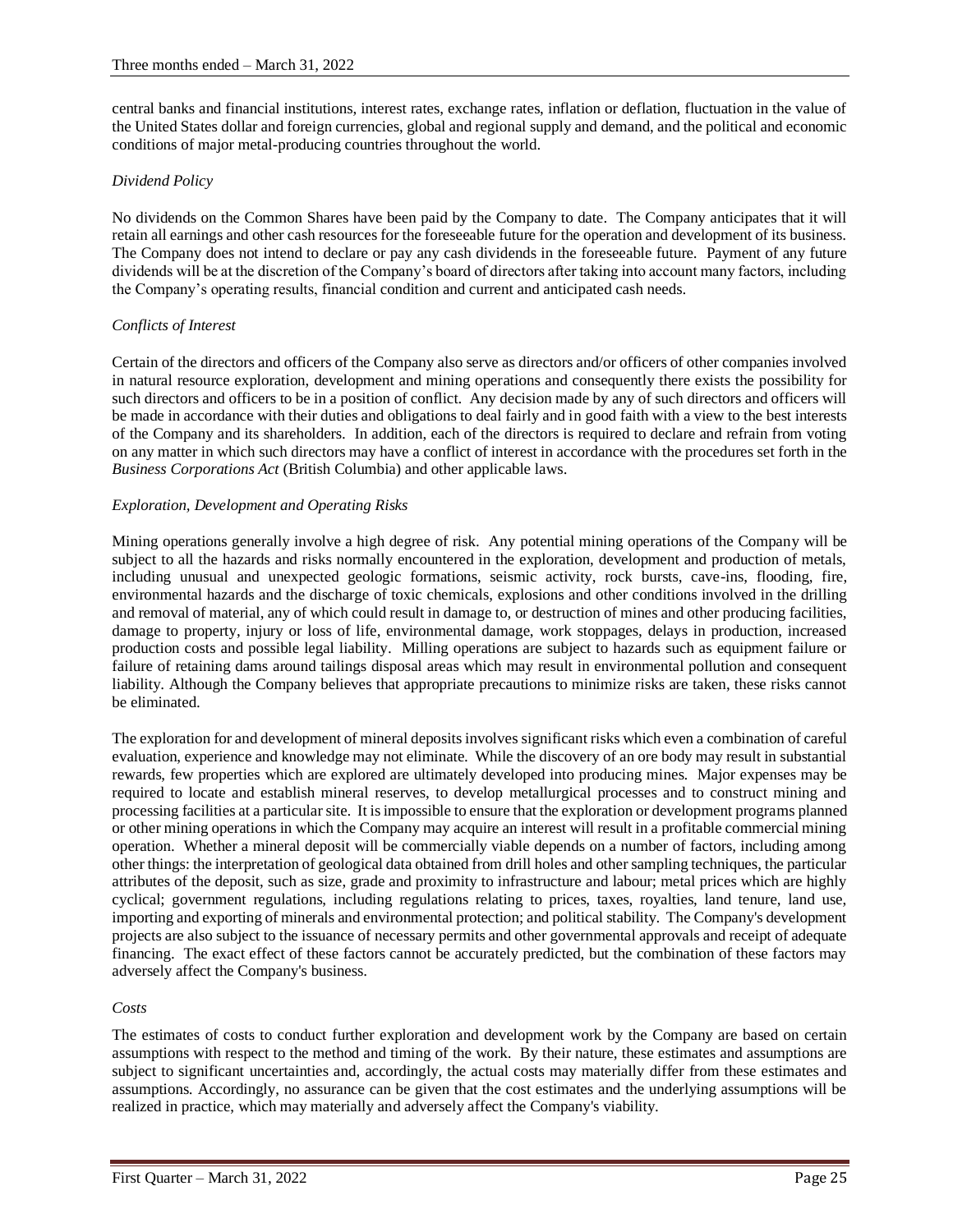### *Environmental Regulation, Risks and Hazards*

All phases of mining operations are subject to environmental regulation in the jurisdictions in which they operate. These regulations mandate, among other things, the maintenance of air and water quality standards and land reclamation. They also set forth limitations on the generation, transportation, storage and disposal of solid and hazardous waste. Environmental legislation is evolving in a manner which will require stricter standards and enforcement, increased fines and penalties for non-compliance, more stringent environmental assessments of proposed projects and a heightened degree of responsibility for companies and their officers, directors and employees. Compliance with changing environmental laws and regulations may require significant capital outlays, including obtaining additional permits, and may cause material changes or delays in, or the cancellation of, the Company's exploration programs or current operations. There is no assurance that future changes in environmental regulation, if any, will not adversely affect the Company's mining operations.

Furthermore, environmental hazards may exist on the properties on which the owners or operators of mining operations hold interests which are unknown to such owners or operators at present and which have been caused by previous or existing owners or operators of the properties.

Government approvals and permits are currently, and may in the future be, required in connection with mining operations at the Company's properties. To the extent such approvals are required and not obtained, mining operations may be curtailed or prohibited from continuing operations or from proceeding with planned exploration or development of mineral properties.

Failure to comply with applicable laws, regulations and permitting requirements may result in enforcement actions thereunder, including orders issued by regulatory or judicial authorities causing operations to cease or be curtailed, and may include corrective measures requiring capital expenditures, installation of additional equipment or remedial actions. Parties engaged in mining operations or in the exploration or development of mineral properties may be required to compensate those suffering loss or damage by reason of the mining activities and may have civil or criminal fines or penalties imposed for violations of applicable laws or regulations. The occurrence of any environmental violation or enforcement action may have an adverse impact on the Company's operations and reputation.

Amendments to current laws, regulations and permits governing operations and activities of mining and exploration companies, or more stringent implementation thereof, could have a material adverse impact on mining operations and cause increases in exploration expenses, capital expenditures or production costs or reduction in levels of production at producing properties or require abandonment or delays in development of new mining properties.

#### *Governmental Regulation*

Mining operations and exploration activities are subject to extensive laws and regulations governing exploration, development, production, exports, taxes, labour standards, waste disposal, protection and remediation of the environment, reclamation, historic and cultural resources preservation, mine safety and occupation health, handling, storage and transportation of hazardous substances and other matters. The costs of discovering, evaluating, planning, designing, developing, constructing, operating, and other facilities in compliance with such laws and regulations are significant. It is possible that the costs and delays associated with compliance with such laws and regulations could become such that the owners or operators of mining operations would not proceed with the development of or continue to operate a mine. As part of their normal course operating, and development activities, such owners or operators have expended significant resources, both financial and managerial, to comply with governmental and environmental regulations and permitting requirements, and will continue to do so in the future. Moreover, it is possible that future regulatory developments, such as increasingly strict environmental protection laws, regulations and enforcement policies thereunder, and claims for damages to property and persons resulting from mining operations could result in substantial costs and liabilities in the future.

Our operations are governed by, and involve interactions with, many levels of government in countries with a history of corruption. Like most companies, we are required to comply with anti-corruption and anti-bribery laws, including the Canadian Corruption of Foreign Public Officials Act, as well as similar laws in the countries in which we conduct our business. In recent years, there has been a general increase in both the frequency of enforcement and severity of penalties under such laws, resulting in greater scrutiny and punishment to companies convicted of violating anti-bribery laws. Furthermore, a company may be found liable for violations by not only its employees, but also by its third party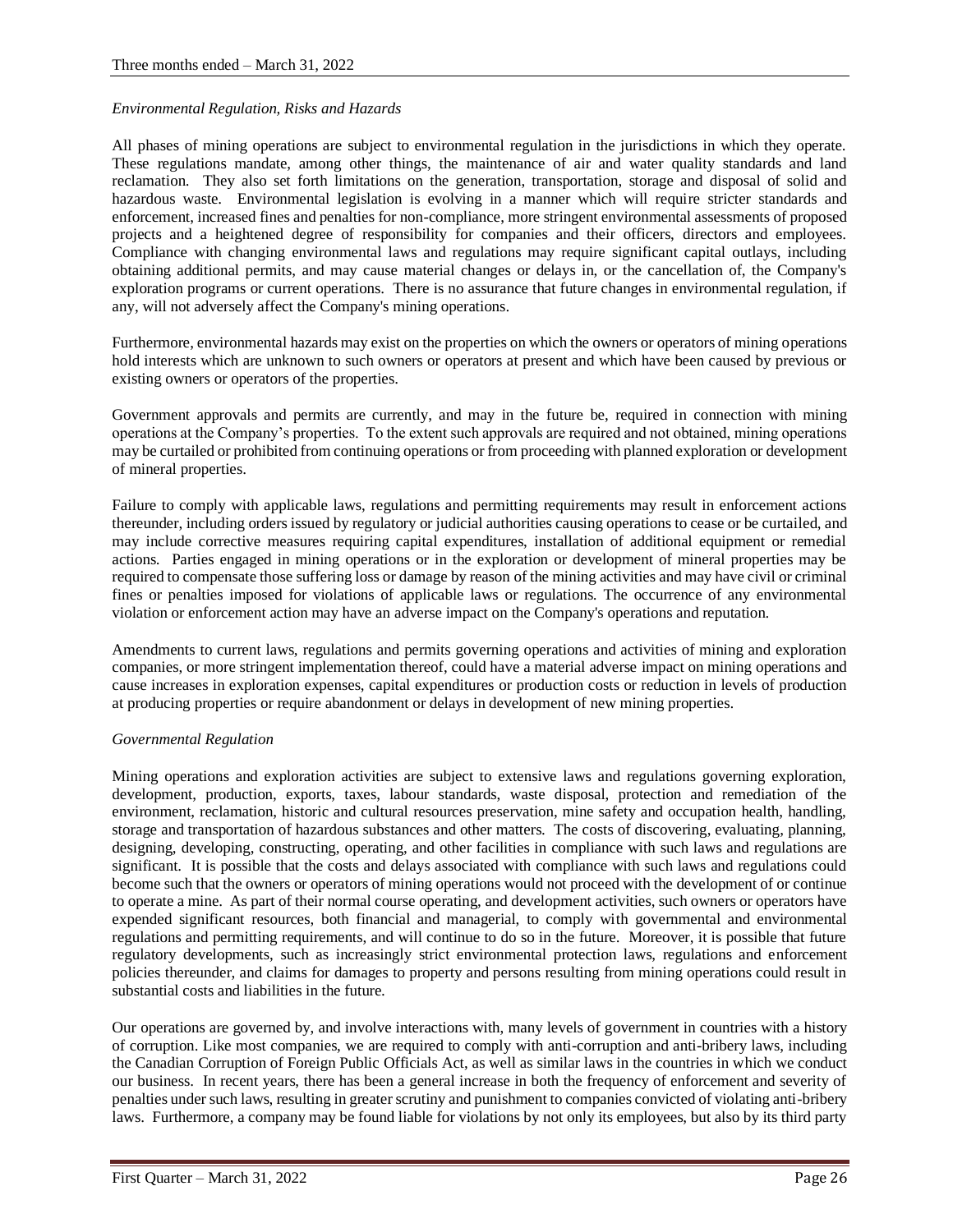agents. It is our policy to implement safeguards to discourage these practices by employees and our consultants. However, our existing safeguards and any future improvements may prove to be less than effective, and our employees and consultants may have engaged or may engage in conduct for which we might be held responsible. Violations of such laws may result in criminal or civil sanctions, and we may be subject to other liabilities, which could negatively affect our business, operating results and financial condition.

# *Permitting*

Mining operations are subject to receiving and maintaining permits from appropriate governmental authorities. It can be time-consuming and costly to obtain, maintain and renew permits. In addition, permit terms and conditions can impose restrictions on how the Company conducts its operations and limit the Company's flexibility in development of its mineral properties. Prior to any development on the Company's properties, permits from appropriate governmental authorities may be required. Permits required for the Company's operations may not be issued, maintained or renewed in a timely fashion or at all, may not be issued or renewed upon conditions that restrict the Company's ability to conduct the Company's operations economically, or may be subsequently revoke. Any such failure to obtain, maintain or renew permits, or other permitting delays or conditions could have a material adverse effect on the Company's business, results of operations, financial condition and prospectus.

Failure to comply with applicable laws, regulations and permitting requirements may result in enforcement actions thereunder, including orders issued by regulatory or judicial authorities causing operations to cease or be curtailed, and may include corrective measures requiring capital expenditures, installation of additional equipment or remedial actions. Parties engaged in mining operations may be required to compensate those suffering loss or damage by reason of the mining activities and may be liable for civil or criminal fines or penalties imposed for violations of applicable laws or regulations.

Goldgroup is in the process of applying for or renewing permits and licences relating to its operations in Mexico. The Company cannot be certain that it will receive the necessary permits and licences at all, or on acceptable terms required to conduct further exploration and to develop its properties and bring them into production. Government approvals and approvals of members of the surrounding communities and permits and licences are currently, and will in the future be, required in connection with the operations of the Company. To the extent such approvals are required and not obtained, the Company may be curtailed or prohibited from continuing its exploration, development or production activities. The failure to obtain such permits or licences, or delays in obtaining such permits or licences, could increase the Company's costs and delay its activities, and could adversely affect the properties, business or operations of the Company.

# *Infrastructure*

Mining, processing, development and exploration activities depend, to one degree or another, on adequate infrastructure. Reliable roads, bridges, power sources and water supply are important determinants, which affect capital and operating costs. Unusual or infrequent weather phenomena, sabotage, government or other interference in the maintenance or provision of such infrastructure could adversely affect operations at the Company's properties.

# *Exploration and Geological Report*

The reported results in the technical reports filed in respect of the Company's properties are estimates only. No assurance can be given that the estimated mineralization will be recovered. The reported results are based on limited sampling, and, consequently, are uncertain because the samples may not be representative. Estimates may require revision (either up or down) based on actual production experience. If the Company encounters mineralization or geological formations different from those predicted by past drilling, sampling and interpretations, any estimates may need to be altered in a way that could adversely affect the Company's operations or proposed operations. In addition, market fluctuations in the price of metals, as well as increased production costs or reduced recovery rates, may render certain minerals uneconomic.

# *Land Title*

No assurances can be given that there are no title defects affecting the Company's properties. The Company's properties may be subject to prior unregistered liens, agreements, transfers or claims, including native land claims, and title may be affected by, among other things, undetected defects.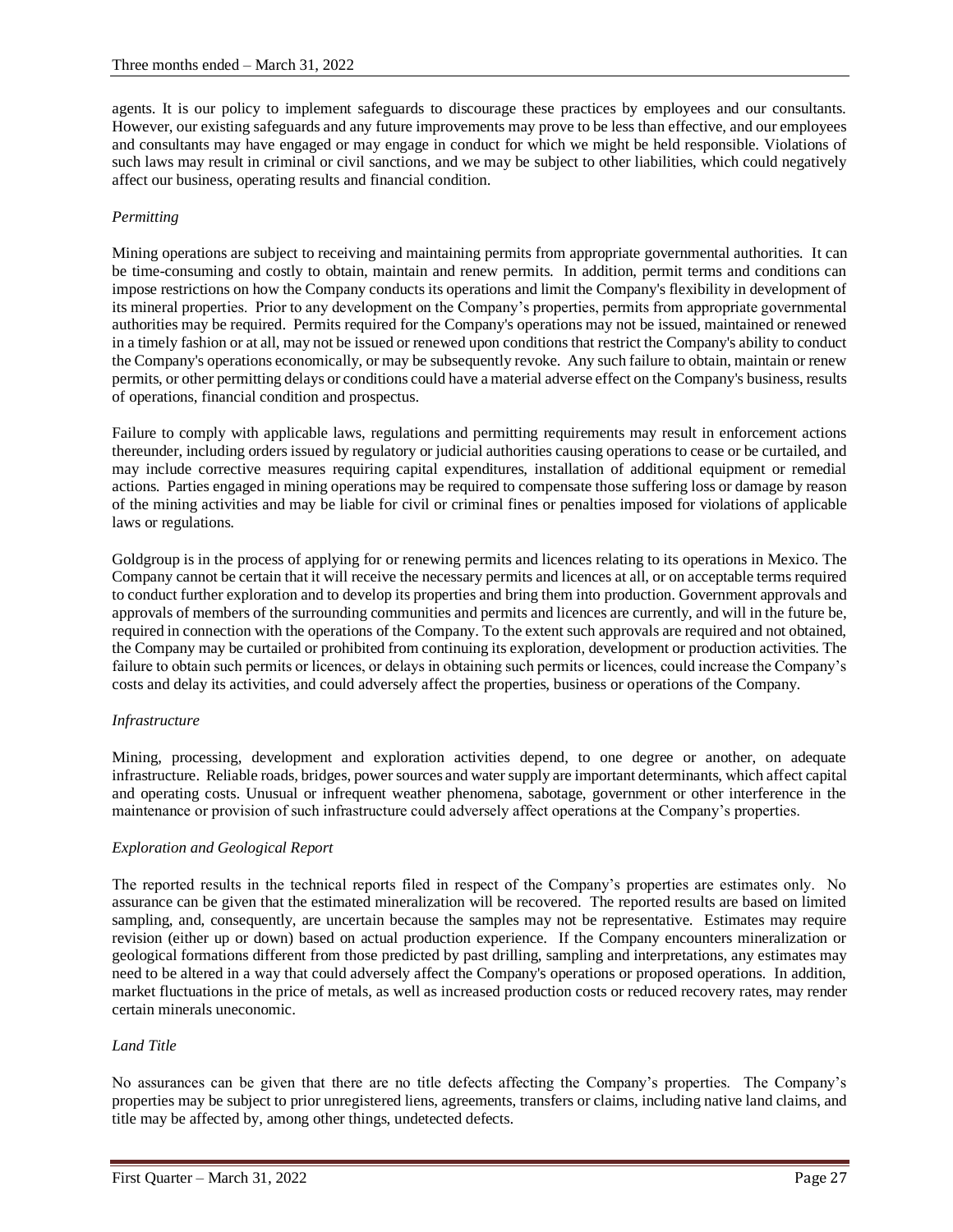A mineral concession in Mexico does not confer any ownership of surface rights. The majority of Goldgroup's mineral properties are located in relatively uninhabited areas. There are currently no areas of interest to Goldgroup within its mineral concession that are overlain by significant habitation or industrial users, however there are potential overlapping surface usage issues in some areas. Some surface rights may be owned by local communities or "Ejidos" or by private ranching or residential interests. Goldgroup will require additional surface rights to exploit all resources on its properties. Accordingly, Goldgroup will need to negotiate agreements with private landowners for access and any potential development or exploitation rights. There is no assurance that surface rights agreements that may be necessary for future operations will be obtained when needed, on reasonable terms or at all, which could materially and adversely affect the business of Goldgroup.

# *Commodity Price Fluctuations*

The price of metals has fluctuated widely in recent years, and future serious price declines could cause continued development of and commercial production from the Company's properties to be impracticable. Future cash flows may not be sufficient and the Company could be forced to discontinue production and may be forced to sell the properties. Future production by the Company is dependent on metal prices that are adequate to make this property economic.

In addition to adversely affecting the commercial production estimates and financial conditions, declining commodity prices can impact operations by requiring a reassessment of the feasibility of a particular project. Such a reassessment may be the result of a management decision or may be required under financing arrangements related to a particular project. Even if the project is ultimately determined to be economically viable, the need to conduct such a reassessment may cause substantial delays or may interrupt operations until the reassessment can be completed.

# *Additional Capital*

Mining, processing, development and exploration may require substantial additional financing. Failure to obtain sufficient financing may result in delaying or indefinite postponement of exploration, development or production or even a loss of property interest. There can be no assurance that additional capital or other types of financing will be available if needed or that, if available, will be on satisfactory terms.

# *Foreign Exchange Rate Fluctuations*

Operations in Mexico and Canada are subject to foreign currency exchange fluctuations. The Company raises its funds through equity issuances which are priced in Canadian dollars, and the majority of the exploration costs of the Company are denominated in United States dollar, and Mexico pesos. The Company may suffer losses due to adverse foreign currency fluctuations.

# *Property Exploration and Development Risk*

Some of the Company's properties are currently at the exploration stage of development. Exploration and development is subject to numerous risks, including, but not limited to, delays in obtaining equipment, material and services essential to developing the project in a timely manner; changes in environmental or other government regulations; currency exchange rates; labour shortages; and fluctuation in metal prices. There can be no assurance that the Company will have the financial, technical and operational resources to complete the exploration and development in accordance with current expectations or at all.

# *Insurance Risk*

The Company's business is subject to a number of risks and hazards generally, including adverse environmental conditions, industrial accidents, labour disputes, unusual or unexpected geological conditions, ground or slope failure, cave-ins, mechanical failures, changes in the regulatory environment and natural phenomena such as inclement weather conditions, fires, floods and earthquakes. Such occurrences could result in damage, delays in mining, monetary losses and possible legal liability.

Although the Company maintains insurance to protect against certain risks in such amounts as it considers reasonable, the Company's insurance will not cover all the potential risks associated with a mining company's operations. The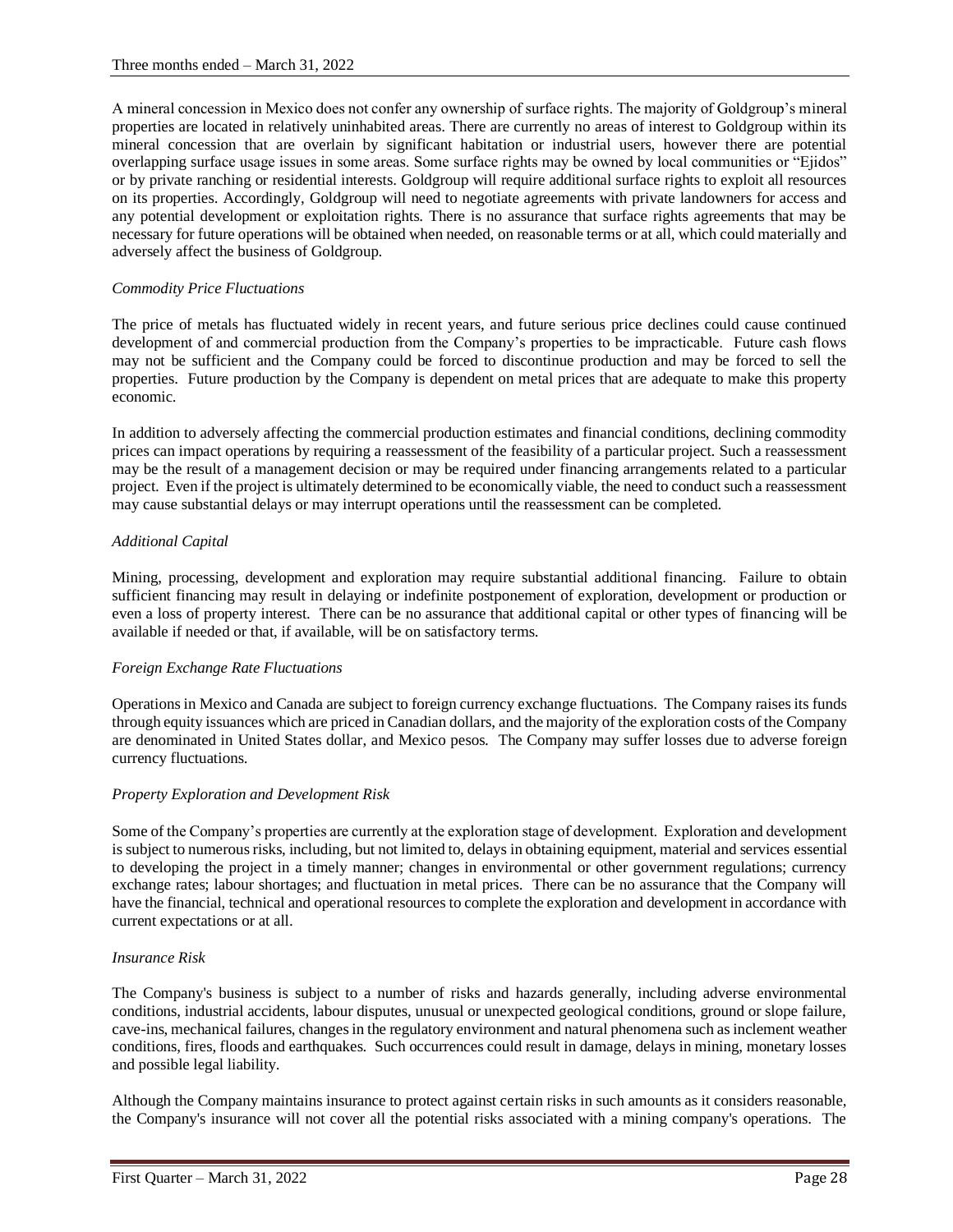Company may also be unable to maintain insurance to cover these risks at economically feasible premiums. Insurance coverage may not continue to be available or may not be adequate to cover any resulting liability. Moreover, insurance against risks such as loss of title to mineral property, environmental pollution, or other hazards as a result of exploration and production is not generally available to the Company or other companies in the mining industry on acceptable terms. The Company may also become subject to liability for pollution or other hazards which may not be insured against or which the Company may elect not to insure against because of premium costs or other reasons. Losses from these events may cause the Company to incur significant costs that could have a material adverse effect on our financial performance and results of operations.

# *Force Majeure*

The Company's projects now or in future may be adversely affected by risks outside the control of the Company, including labour unrest, civil disorder, war, subversive activities or sabotage, fires, floods, explosions or other catastrophes, epidemics or quarantine restrictions.

# *COVID-19 Pandemic*

In March 2020 the World Health Organization declared coronavirus COVID-19 a global pandemic. This contagious disease outbreak, which has continued to spread, and any related adverse public health developments, has adversely affected workforces, economies, and financial markets globally, potentially leading to an economic downturn. It is not possible for the Company to predict the duration or magnitude of the adverse results of the outbreak and its effects on the Company's business at this time.

Readers of this MD&A should carefully consider the detailed risks set out under the heading "Risk Factors" in the AIF.

### **Cautionary Statement on Forward-Looking Information**

This MD&A contains "forward-looking information" (within the meaning of applicable Canadian securities law) and "forward-looking statements" (within the meaning of the United States Private Securities Litigation Reform Act of 1995) concerning Goldgroup's plans at its mineral properties and other matters. These statements relate to analyses and other information that are based on forecasts of future results, estimates of amounts not yet determinable and assumptions of management. Actual results could differ materially from the conclusions, forecasts and projections contained in such forward-looking information.

Any statements that express or involve discussions with respect to predictions, expectations, beliefs, plans, projections, objectives, assumptions or future events or performance (often, but not always, using words or phrases such as "expects", "is expected", "anticipates", "plans", "projects", "estimates", "assumes", "intends", "strategy", "goals", "objectives", "potential" or variations thereof or stating that certain actions, events or results "may", "could", "would", "might" or "will" be taken, occur or be achieved, or the negative of any of these terms and similar expressions) are not statements of historical fact and may be forward-looking statements. Forward-looking statements are subject to a variety of known and unknown risks, uncertainties and other factors that could cause actual events or results to materially differ from those reflected in the forward-looking statements, and are developed based on assumptions about such risks, uncertainties and other factors set out herein including, without limitation:

- uncertainties related to actual capital costs, operating costs and expenditures, production schedules and economic returns from Goldgroup's projects;
- uncertainties associated with development activities;
- uncertainties inherent in the estimation of mineral resources and precious metal recoveries;
- risks related to obtaining appropriate permits and licences to explore, develop, operate and produce at the Company's projects;
- uncertainties related to current global economic conditions;
- fluctuations in precious and base metal prices;
- uncertainties related to the availability of future financing;
- potential difficulties with joint venture partners;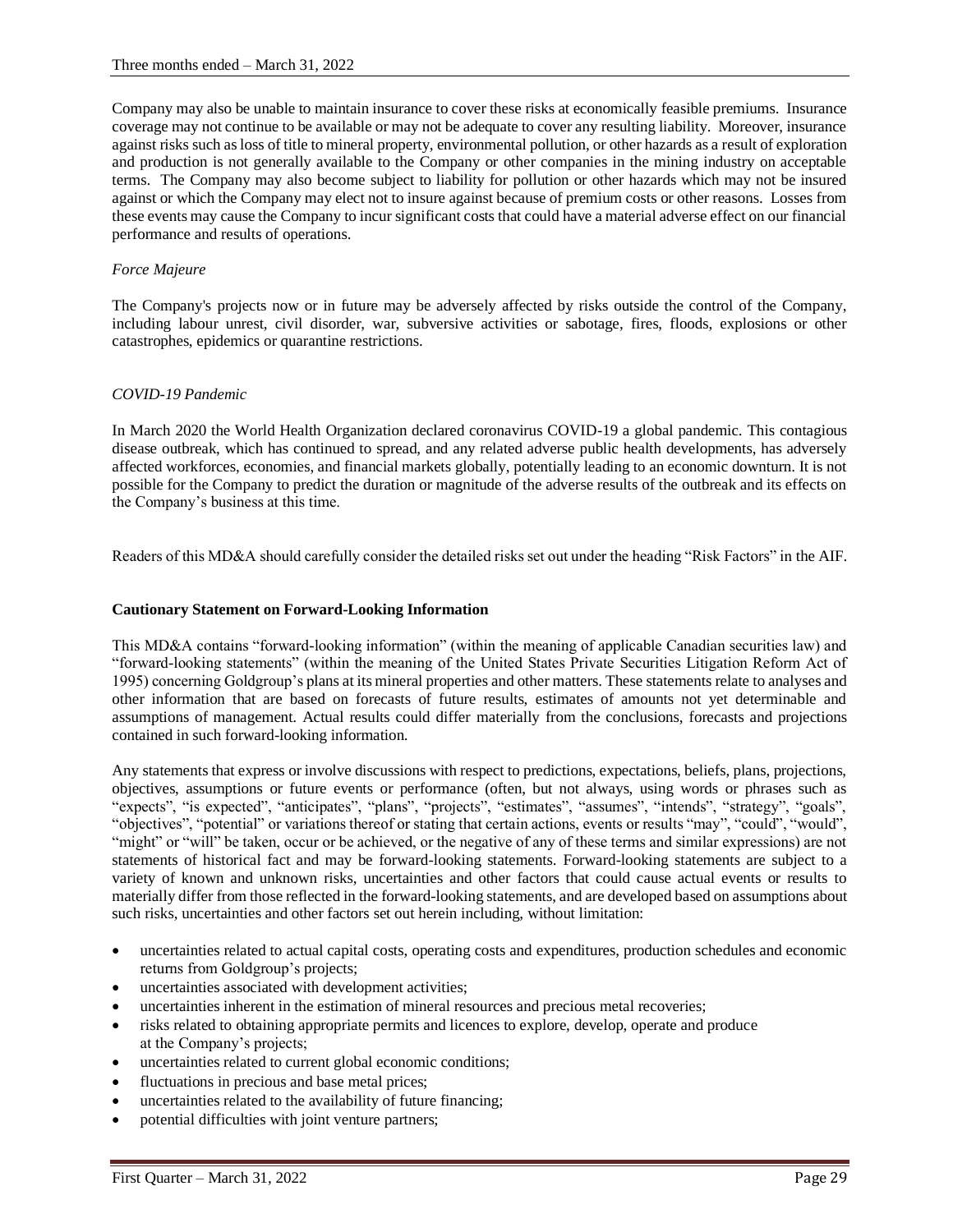- risks that Goldgroup's title to its property could be challenged;
- political and country risk;
- risks associated with Goldgroup being subject to government regulation;
- risks associated with having adequate surface rights for operations;
- environmental risks;
- Goldgroup's need to attract and retain qualified personnel;
- risks associated with operating hazards at the Cerro Colorado Mine;
- risks associated with potential conflicts of interest;
- Goldgroup's lack of experience in overseeing the construction of a mining project;
- risks related to the integration of businesses and assets acquired by Goldgroup;
- uncertainties related to the competitiveness of the mining industry;
- risk associated with theft:
- risk of water shortages and risks associated with competition for water;
- uninsured risks and inadequate insurance coverage;
- risks associated with potential legal proceedings;
- risks associated with community relations;
- outside contractor risks;
- risks related to archaeological sites;
- foreign currency risks;
- risks associated with security and human rights; and
- risks related to the need for reclamation activities on Goldgroup's properties.
- risks and uncertainty related to COVID-19

This list is not exhaustive of the factors that may affect the Company's forward-looking information. These and other factors should be considered carefully and readers should not place undue reliance on such forward-looking information. Investors should carefully consider the risks discussed in this MD&A as well as those set out under the heading "Risk Factors" in the AIF.

# **Cautionary Note to U.S. Investors Concerning Estimates of Mineral Resources and Mineral Reserves**

The disclosure in this MD&A uses mineral resource and mineral reserve classification terms that comply with reporting standards in Canada, and, unless otherwise indicated, all mineral resource and mineral reserve estimates included in this MD&A have been prepared in accordance with NI 43-101. NI 43-101 is a rule developed by the Canadian Securities Administrators that establishes standards for all public disclosure an issuer makes of scientific and technical information concerning mineral projects. These standards differ significantly from the disclosure requirements of the United States Securities and Exchange Commission (the "SEC") set forth in Industry Guide 7. Consequently, mineral resource and mineral reserve information contained in this MD&A is not comparable to similar information that would generally be disclosed by U.S. companies in accordance with the rules of the SEC.

In particular, the SEC's Industry Guide 7 applies different standards in order to classify mineralization as a reserve. As a result, the definitions of proven and probable reserves used in NI 43-101 differ from the definitions in Industry Guide 7. Under SEC standards, mineralization may not be classified as a "reserve" unless the determination has been made that the mineralization could be economically and legally produced or extracted at the time the reserve determination is made. Accordingly, mineral reserve estimates contained in this MD&A may not qualify as "reserves" under SEC standards.

In addition, this MD&A uses the terms "measured mineral resources," "indicated mineral resources" and "inferred mineral resources" to comply with the reporting standards in Canada. The SEC's Industry Guide 7 does not recognize mineral resources and U.S. companies are generally not permitted to disclose resources in documents they file with the SEC. Investors are cautioned not to assume that any part or all of the mineral deposits in these categories will ever be converted into SEC defined mineral "reserves." Further, "inferred mineral resources" have a great amount of uncertainty as to their existence and as to whether they can be mined legally or economically. Therefore, investors are also cautioned not to assume that all or any part of an inferred mineral resource exists. In accordance with Canadian rules, estimates of "inferred mineral resources" cannot form the basis of feasibility or other economic studies, except in rare cases. In addition, disclosure of "contained ounces" in a mineral resource estimate is permitted disclosure under